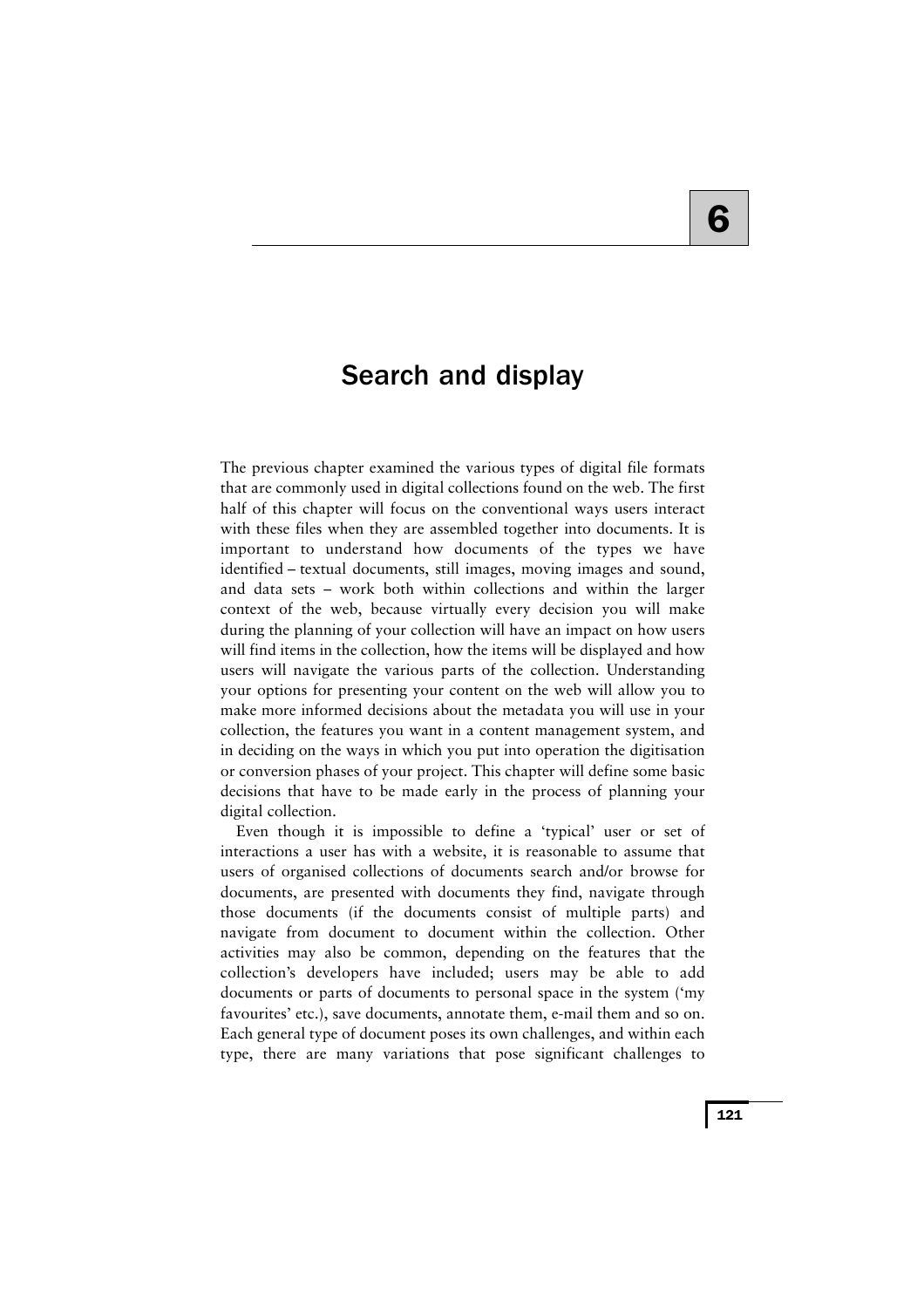collection developers and users. When building digital collections of textual documents, for example, it is considerably simpler to present single-page letters than newspapers, because newspapers comprise multiple, separate articles that can span several pages. In this particular example, decisions made early in the planning process can have significant implications for how the collection is used.

It is important at this point to distinguish between a collection's functional requirements and the digital library content management system's user interface functional requirements. The collection's functional requirements describe broad structural aspects of the group of documents as a whole and of individual documents within the collection. Those of the content management system's user interface build on the collection's functional requirements and add specific aspects of functionality that are independent of the objects and metadata that make up the collection. For instance, the ability for users to view individual scanned pages of a book is a function of the collection, whereas the means provided for zooming in on a single page or for e-mailing the page or book is a function of the digital library content management system.

The fields of information architecture and software engineering provide relevant tools for the developers of digital document collections. In the second half of this chapter, I will borrow from these fields and build on the knowledge they have to offer by applying the techniques of use cases and storyboarding to the planning of digital collections. The fields of information retrieval, text retrieval and cognitive science have much to offer in the form of experimental models for improving the accuracy, scalability and sophistication of the systems used to provide access to digital collections. I will refer to several promising examples of search and retrieval applications from these fields as well.

### Still images

Still images are probably the most common type of content that libraries and other types of cultural organisations make available on the web. Photographs (historical, architectural, etc.), photographs of paintings and sculptures, maps, posters and postage stamps all fall into this category of content. Many libraries develop online image collections because, in general, image collections are easier in many ways to implement than other types of collections.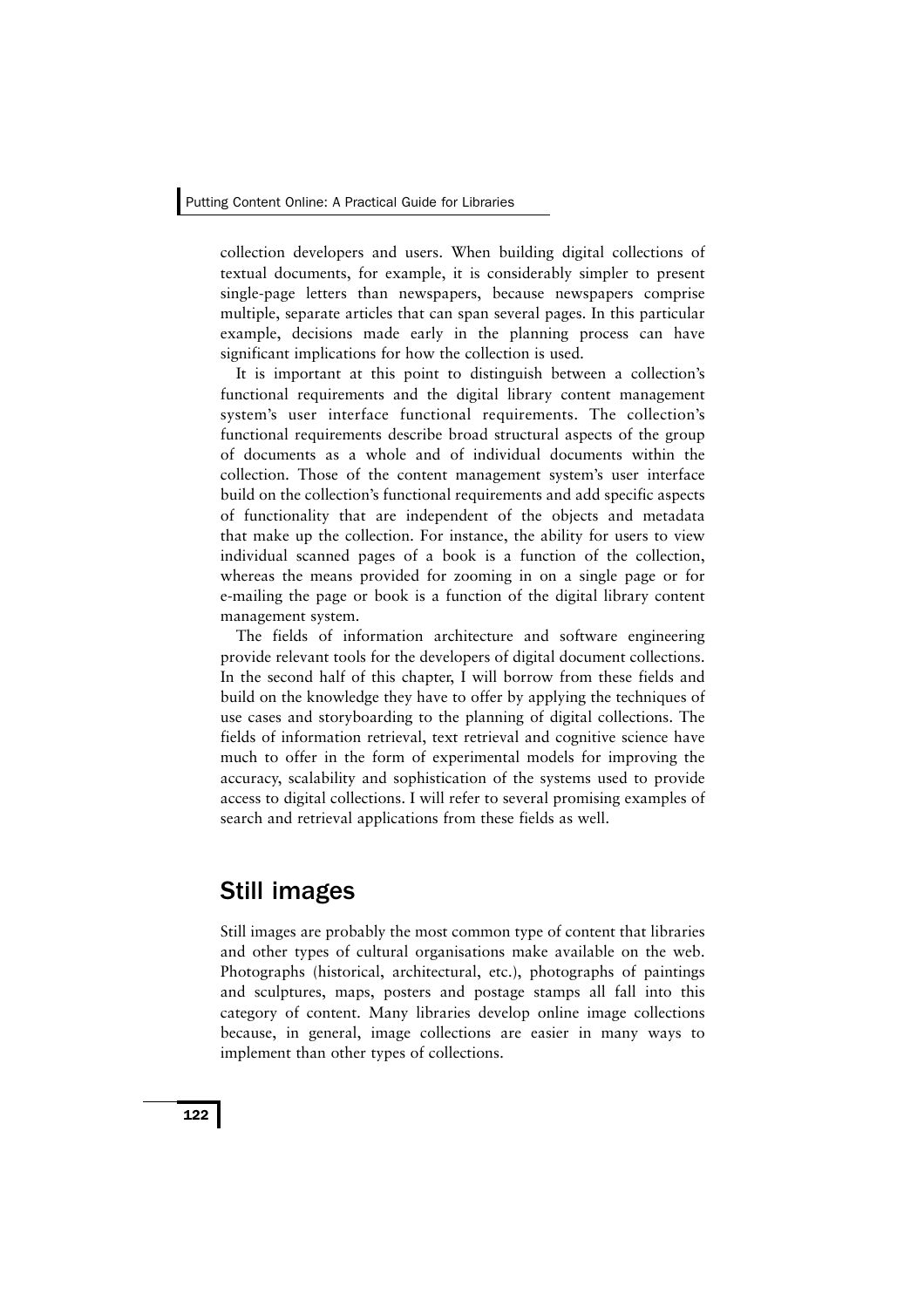#### *Searching for images*

Because most images do not contain any textual content that can be queried, users must rely on metadata such as creator, title and description for resource discovery.1 Some search and retrieval interfaces to image collections do not rely on metadata but can perform queries based on the content of images. Examples of this type of interface (commonly known as CBIR or content-based image retrieval) include IBM's QBIC (Query By Image Content)<sup>2</sup> and imgSeek,<sup>3</sup> an open-source application that does not yet operate over the web. This type of searching has not been deployed widely and is still considered experimental, although a QBIC interface to a collection of paintings in Russia's Hermitage Museum is available.4

#### *Display and navigation issues*

Result sets generated by user queries or by browsing metadata elements frequently consist of one or two descriptive elements and thumbnail versions of the images (typically 200 pixels wide or high), and hyperlinks to either a full descriptive record or to a large version of the image itself. Brief records in results lists are often laid out in a table; this layout allows the user to see more thumbnails at once than other layouts, as illustrated in Figure 6.1.

The presentation of images on the web is usually fairly simple. Typically, the entire image can be shown on the user's screen at one time, and because there is no need for the user to navigate with the document, the navigational aspects of the web page can remain minimal, but often include mechanisms for moving on to the next record in the current result set, navigating back to a search or browse interface, and returning to the collection's homepage or appropriate top-level page of the collection's website.

Determining the size of the image to provide to the user is not straightforward, as the size of computer monitors varies widely. Typical monitor resolutions at the time of writing range from  $800 \times 600$  pixels (common on 14-inch monitors) to  $1280 \times 1024$  pixels (common on 17- and 19-inch monitors). Ideally, the images you provide should be as large as possible as the low image density of computer monitors (72–96 DPI) can obscure the details in an image, particularly if the image is a black and white or greyscale image. As illustrated in Figure 6.2, the impact that screen size has on the layout of the image display is dramatic.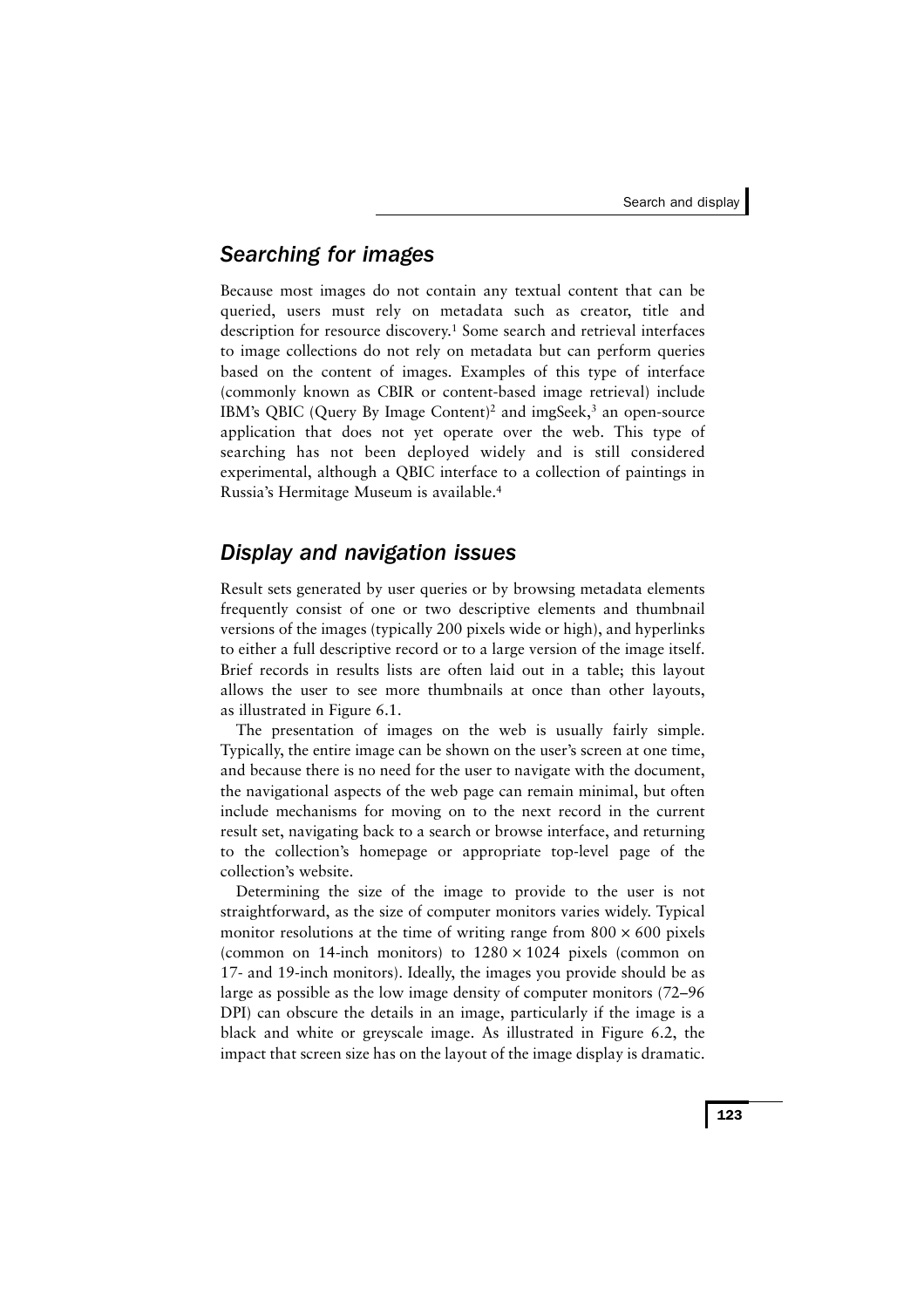Figure 6.1 List and grid views of the same result set, as provided by the Streetprint Engine content management system.5 Used with permission of the CRC Humanities Computing Studio,



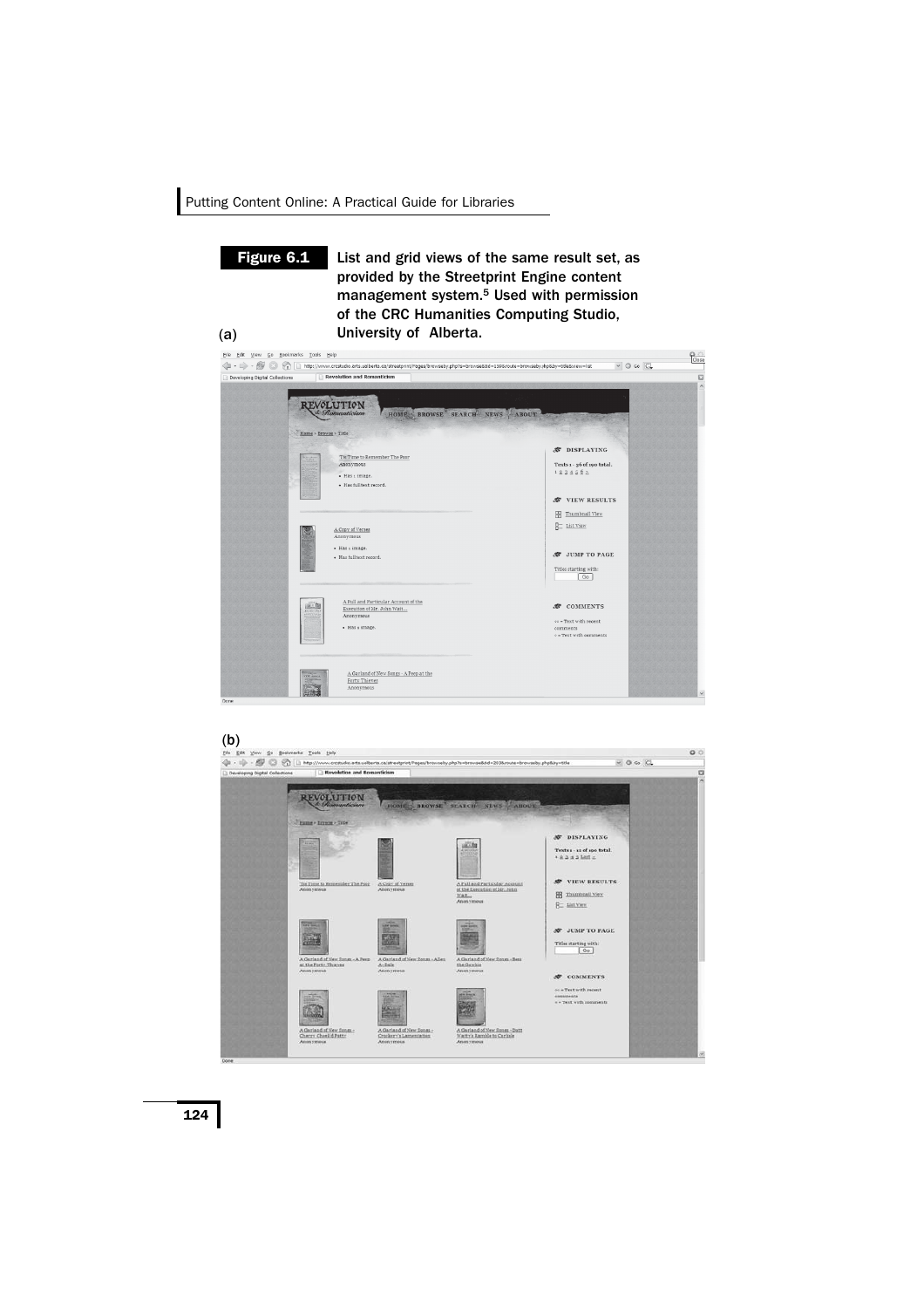Search and display

# Figure 6.2 Screen space filled by the same image on monitors of two different sizes: (a)  $1024 \times 768$  resolution



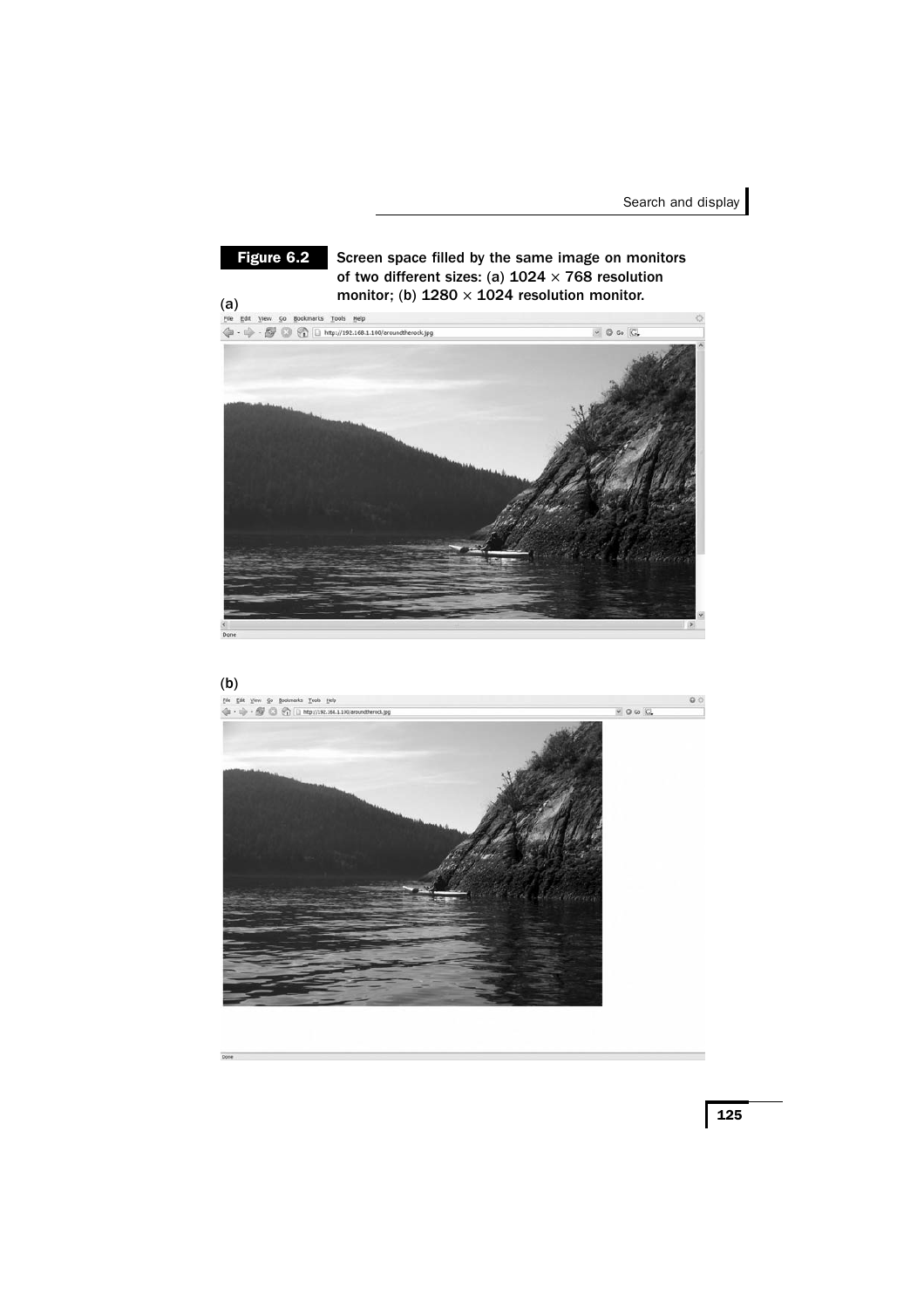The image of the kayak, water and mountains is 1000 pixels wide by 750 high. It is obvious that the proportion of screen space consumed on the smaller monitor is much higher than that consumed on the larger one. If the display contained any descriptive metadata, navigational elements or other elements on the web page, they would be totally obscured on the smaller monitor.

Some image collections present the full-sized images by linking from the descriptive record or thumbnail version to the full size file (for example, a .jpg) without wrapping it in HTML. Although doing this does allow the largest possible version of the file to be displayed, the context, even if it is a simple description of the content of the image, is temporarily lost. In addition, doing this requires the user to rely on the browser's 'back' button for navigation by removing the possibility of linking to the next record in the result set, a different size of version of the current image, etc. In general, if you decide to provide a link to the image file outside of any HTML wrapper, perform tests with potential users to see how they react to this type of presentation.

Most current web browsers will automatically resize images so that they fit on the screen properly, but this behaviour may be disabled by the user or not available at all in some browsers. Frequently, resizing the image may actually degrade its clarity or appearance. Therefore, you should not adopt the strategy of increasing the size of your images on the assumption that the web browser will always resize it to match the user's screen size.

One popular technique for accommodating a variety of monitor sizes is to provide several versions of the same image, all identical except for their pixel dimensions. In this way, users can view the version that best suits their monitors. Providing links to the different versions takes up little screen space. It is also possible to allow the web browser to detect the size of the monitor using JavaScript and to display the appropriate version of the image automatically. Creating multiple versions of the same image for this purpose (and for use as thumbnails in result set displays) is easy to accomplish using standard image manipulation software and takes up little hard drive space on the web server.

As indicated in the previous chapter, some image file formats such as JPEG20006 and DjVu7 allow practical delivery of high-density image files. These types of file format are most effectively applied when users may want to view the entire image and zoom in to see specific areas of the image at higher magnification (Figure 6.3). Typical applications for this technology include rare books, maps, architectural plans and paintings. At the time of writing, both JPEG2000 and DjVu require browser plug-ins.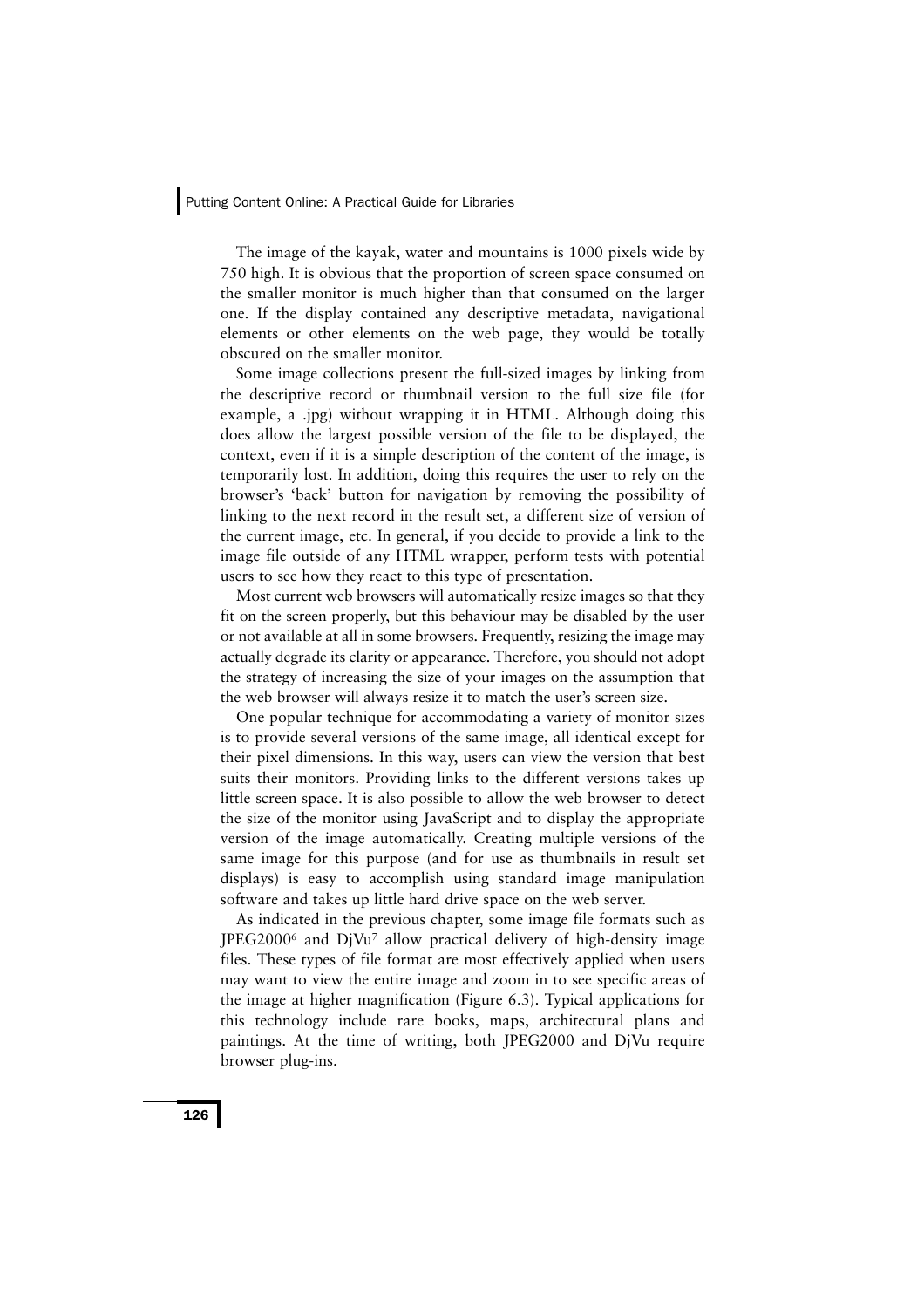Figure 6.3 A double page image (above) from *The Latch Key of My Bookhouse*, and a magnified view (below), as viewed using the Internet Archives' DjVu applet. Used with permission of the Internet Archive.



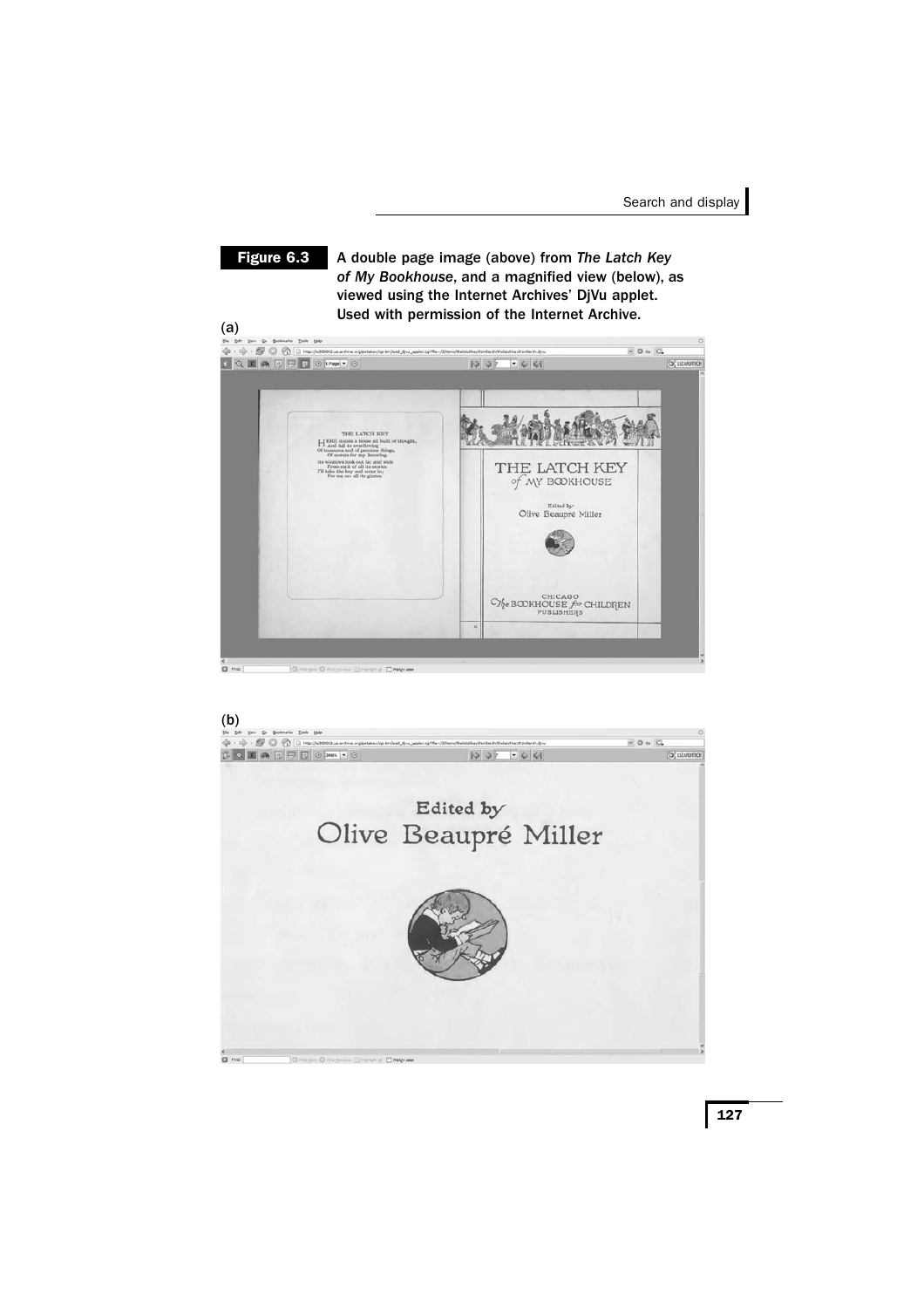Up to this point we have been discussing static images – those that are created during a certain part of the production workflow and that are placed on a web server as files to be displayed whenever they are linked to from within an HTML page. The file that is presented to the user is identical to the file that is sitting on the web server waiting to be requested. However, images can be created dynamically, or *at the time of retrieval*. A simple example of this type of image is a map that shows the route from one street address to another. The map showing this route is not predefined, the route is added on top of an underlying map. Another query using a different origin and destination would generate a map that differed from the first one only in the line representing the route.

The most common use of this type of image is in collections of textual documents that display scanned images of the pages in response to a user's query. I will discuss textual collections and documents in detail below, but textual pages displayed as images is very common. Several commercial systems, including Olive Software's Olive collection management system,<sup>8</sup> will highlight in the page image the keywords that the user has entered. Google Print also uses this technique.<sup>9</sup> In these cases, the pixel coordinates that define the boundaries of the word in question are used to define the highlighted area. Other applications of this technique might include drawing a border around a person in a photograph whose name was used in a query, and identifying particular species of plants in photographs containing multiple specimens.

Some image-based documents comprise multiple images. Postcards, which many people would consider still images, are actually more like multi-page full-text documents than still images because their reverse sides are often of as much interest as their front sides. As we will see later in this chapter, some documents do not fit easily into convenient categories such as 'still image' or 'textual documents'.

### Textual documents

After still images, textual documents are the next most common type of content that libraries make available online. Apart from containing text, this type of document is usually characterized by having multiple pages. Books, periodicals, and handwritten documents such as letters and postcards are commonly digitised or are born digital and made available in organised collections on the web. Some academic libraries are now developing collections of theses and dissertations produced at their institutions and making these widely available over the web.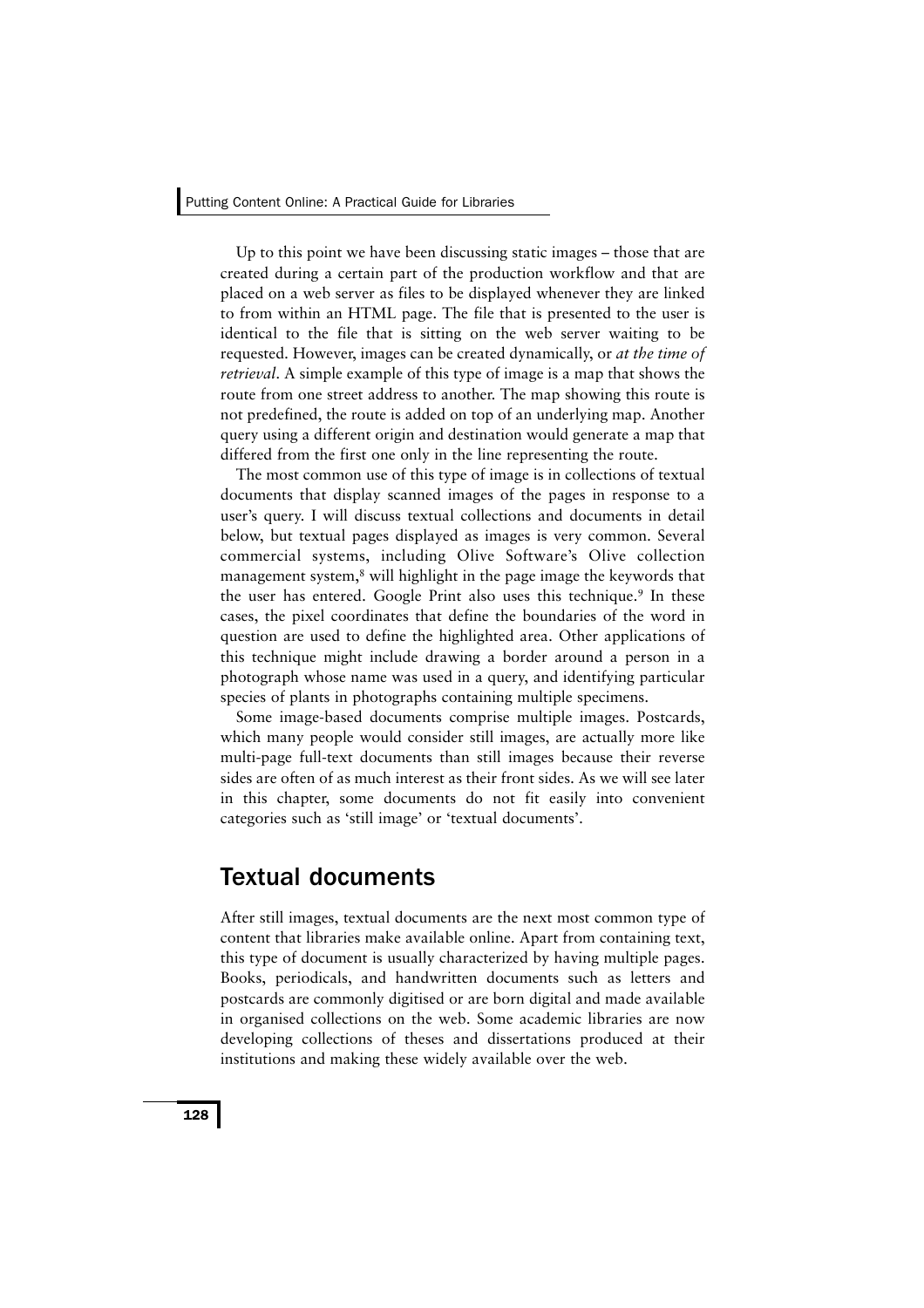#### *Searching for textual documents*

Unlike images, which require some sort of metadata to allow them to be retrieved by a user, textual documents can be retrieved using keyword searches on the text of the document or by searching metadata. Both approaches have their uses: full text searching is useful when the user knows specific words that might appear in the text, and metadata searching is useful when the user knows some attribute of a document that will aid in retrieval, such as the author, title or broad subject. Alternatively, searches can be performed on a combination of metadata and full text.

If you plan to allow your users to search full text, you must decide on the granularity of the full text search: the entire document, logical subdivisions such as chapters, individual pages, paragraphs, etc. The most common search granularity is the single page (i.e. when a user searches for multiple keywords in the 'full text', records will be returned if the words all occur on the same page). In this case the results are usually displayed as a list of pages matching the user's query. If more than one page within the same document matches the user's query, the results list may contain the document title only once or may contain an entry for each matching page.

Page-level granularity may not always provide effective retrieval. To illustrate the importance of selecting the appropriate full text search granularity, we can contrast what 'full text searching' means for single-page documents such as memoranda and what it means for complex documents such as long technical manuals. In the former case, each document contains only one page, and the full text of each document is its entire content. Full text searching on a collection of these documents will probably prove to be effective because all searches are performed within a limited scope. For technical manuals, which might contain multiple chapters, sections, subsections, tables, diagrams (with captions) and footnotes, defining the most effective 'full text' search granularity is problematic; here, searches for the same three keywords within the entire document (which could be hundreds of pages long), within a single chapter, within a single page or within a single illustration caption would probably yield very different results: more hits would be retrieved within the larger scope of 'full text' but they may not prove to be very relevant to the user. The challenge in planning a collection of this type of document is to define 'full text' at the level that would provide the best balance of search recall and precision.

Ideally, users would be able to select whether they want their full text searches to be on single pages, within chapters (when searching books) or within the entire document (without or in combination with searching descriptive metadata). Some search and retrieval systems allow this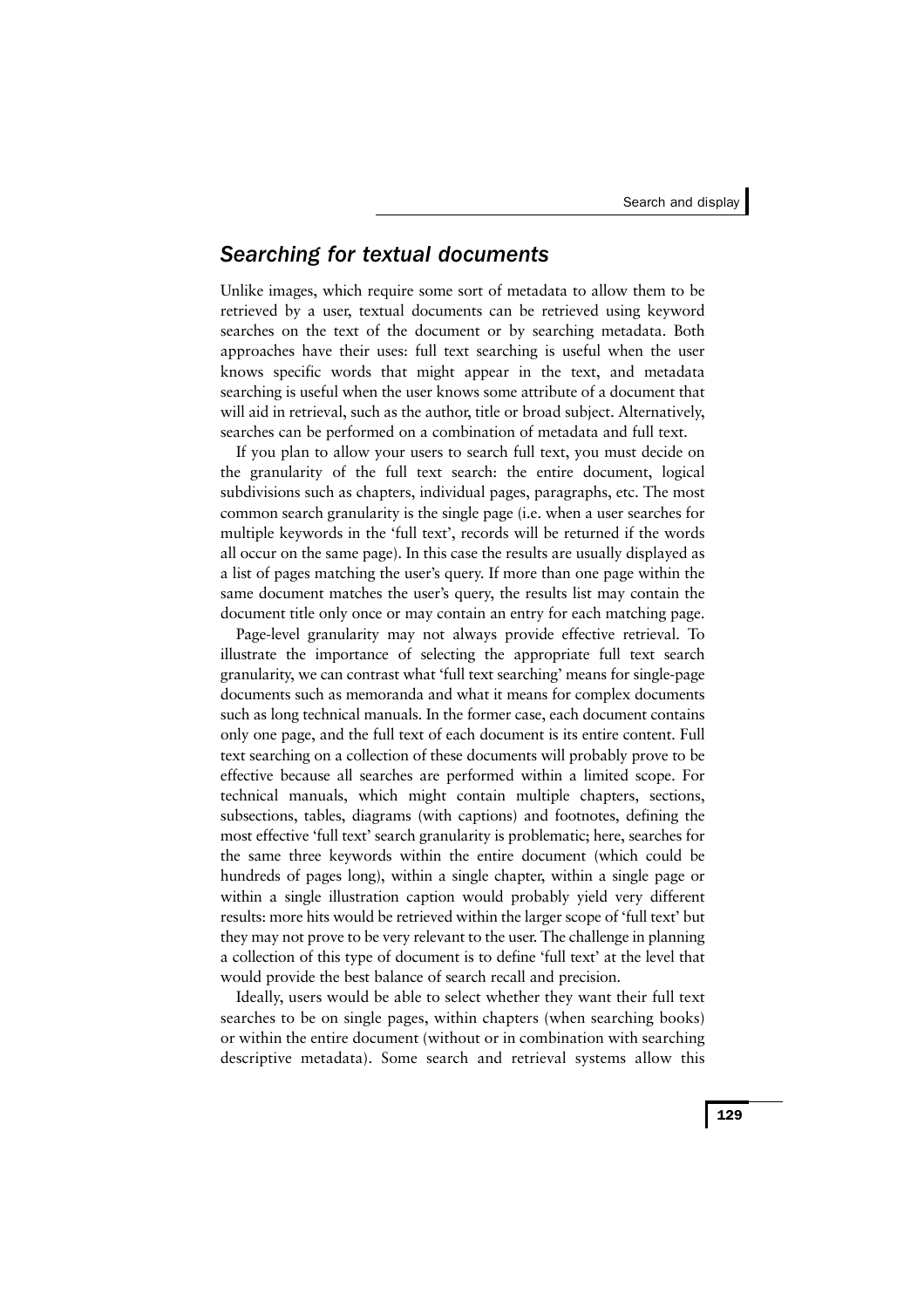flexibility, particularly those that use XML as their native data structure. Of course, these options may not be of interest to most users but the small percentage that choose 'advanced' search options may be able to take advantage of this flexibility.

It is important to keep in mind that the technologies involved in making large quantities of full text searchable are fairly specialised, most notably (a) in their ability to perform queries efficiently on large numbers of documents, and (b) in their ability to calculate the 'relevance' of particular documents to a searcher's query. Particular technologies should not determine how collections are organised, but the size of a textual collection can have a direct impact on how much time is required for a user to perform a query. A number of products and platforms exist that will easily handle several million full text documents, but in some cases these tend to sacrifice granularity and flexibility for speed. For example, the well-known Greenstone Digital Library software can handle very large quantities of text and can perform queries very quickly, but has limited sorting capabilities.

#### *Display and navigation issues*

Results lists for textual documents can be similar to those for images; for example, if the page images make up a textual document, thumbnails are often used to represent the page returned by the query. Including the images of book covers in result lists is also popular. In some cases, standard bibliographic information is used in results displays, often consisting of author, title and data elements. As alluded to above, if users search at page-level granularity, the page (thumbnail or simple hypertext link) is sometimes displayed in the result list; another option is to display the page and also a link back to the first page of the document.

The display of and navigation through textual documents digitised for access on the web pose a number of challenges. The following are issues that planners of digitised collections of texts have to consider. Many of these issues apply to collections of born-digital texts as well.

First, many people do not enjoy reading long passages of text on screen. Many factors contribute to this, ranging from general feelings that a printed book offers a pleasing tactile experience to a dislike of sitting in front of a computer monitor. Some of these issues can be mitigated by providing versions of the text that facilitate easy reading, such as page images that fill the screen. Formats such as Adobe Acrobat allow flexible page resizing, so users can choose a page size that they find easiest to use. Also, texts marked up in structured formats such as XML can be dynamically resized when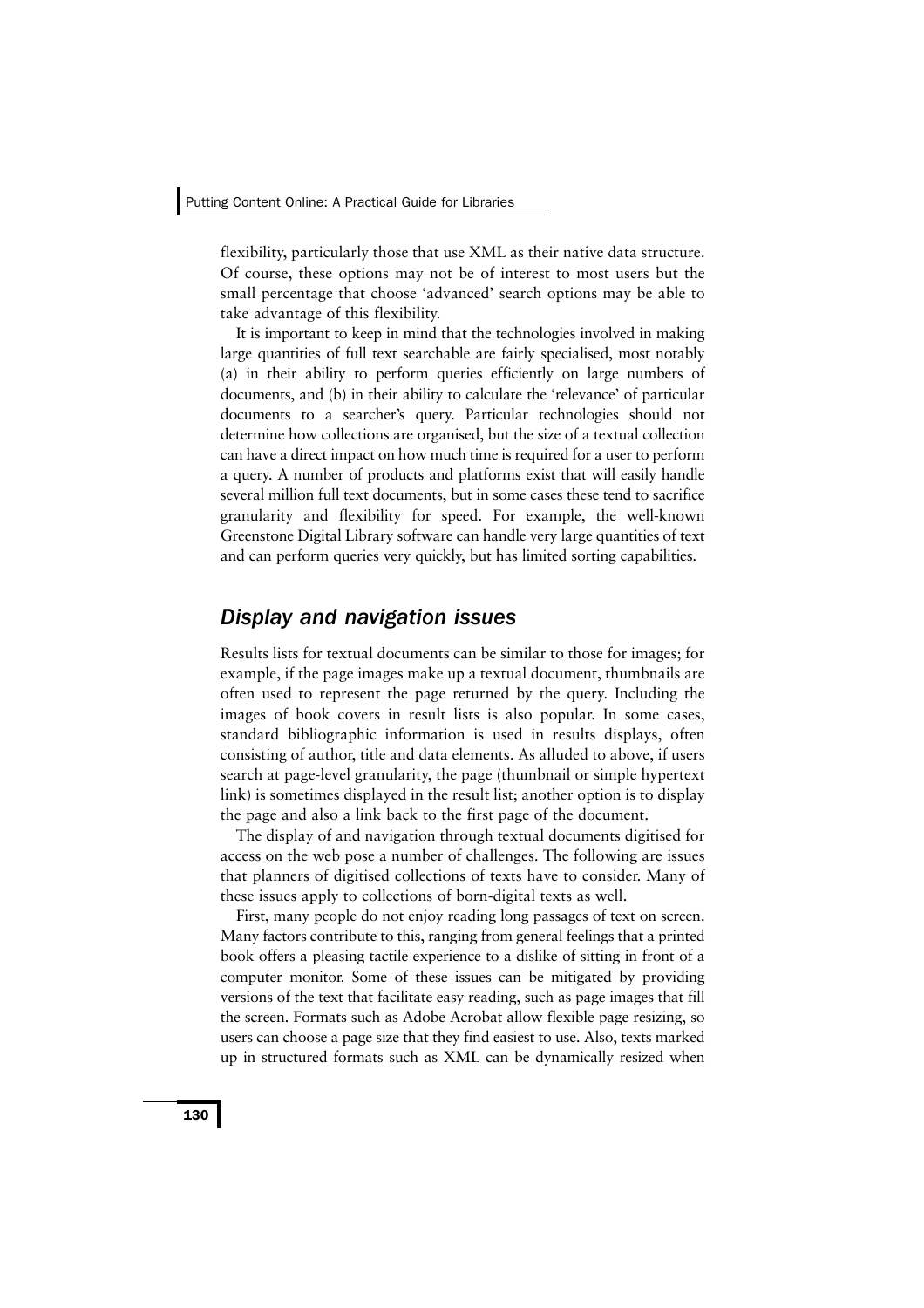presented on the screen using Cascading Style Sheets and other technologies, offering readers various degrees of usability. Some collections that feature images of each scanned page also provide a simple textual version that facilitates easy reading, especially when the scanned page is not clear or is damaged.

Given that many people dislike reading texts on a computer screen, it is important to consider how users will print documents in your collection. Documents that are made up of many individual files, such as single-file page images, are very awkward to print. Documents that are contained in one file, such as an Adobe Acrobat file, tend to be much easier to print.

The second major challenge when dealing with textual collections is that the physical act of turning the pages of a book or other text must be translated to useful mechanisms within a piece of software. 'Page turners' of various sorts allow users to navigate inside long texts using a familiar metaphor. These can take the form of simple image-based turners that provide 'Next' and 'Previous' buttons on a web page (see Figure 6.4), to Adobe Acrobat files that contain thumbnail versions of each page in the file that link to the full size version of the page.

Documents that are highly structured, such as those marked up in XML formats including TEI format or DocBook, can be presented to end users in multiple ways, being converted to multiple formats either before being made available on a website or dynamically as they are requested by the user. Two examples of collections of XML-encoded documents that are provided in multiple output formats are the University of Virginia Library's Etext Center's Ebook collection<sup>10</sup> and the Alex Catalog of Electronic Texts.11 Both of these collections offer versions of well-known works of literature in output formats including HTML for standard web browsers, e-book formats suitable for portable hand-held devices such as Palm and Microsoft Windows-based PDAs (Personal Digital Assistants), and Adobe Acrobat.

XML is the preferred format for complex documents that refer to other documents or to other parts of themselves, such as scholarly editions, variorum editions, and works within a larger context or group of significantly related documents. John Foxe's *Book of Martyrs Variorum Edition Online*<sup>12</sup> is an example of this type of document. This edition, hosted at the Humanities Research Institute of the University of Sheffield, is marked up in TEI, which is converted to HTML for presentation on the web. People's names and other references are identified by TEI tags, which are translated into hypertext links in the HTML.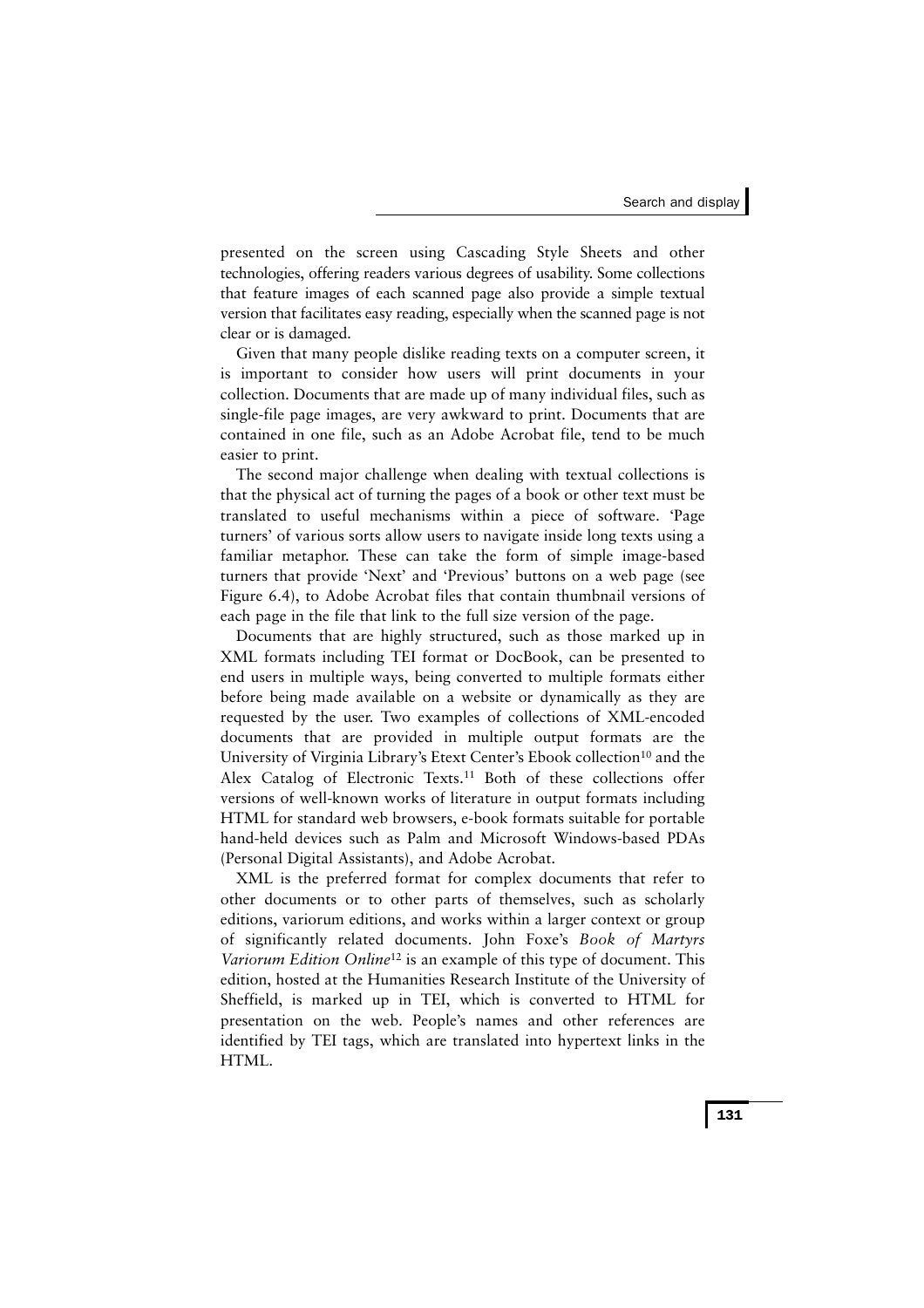

Standard newspapers provide an excellent example of the variety of ways textual documents can be presented online. The most obvious way to provide access to a newspaper would be to scan each page and make them available on the web. As planners of this hypothetical collection, the first decision we would have to make is how large the page images should be: as newspaper pages are very large compared with most computer monitors, we would have to make sure that the images were large enough so the text is legible but small enough so that users can navigate within each image easily. The second set of choices revolves around navigating between various parts of a single article: many newspapers split articles up over more than one page. Figure 6.5 illustrates the front page and second page of a newspaper, simplified but nonetheless realistic.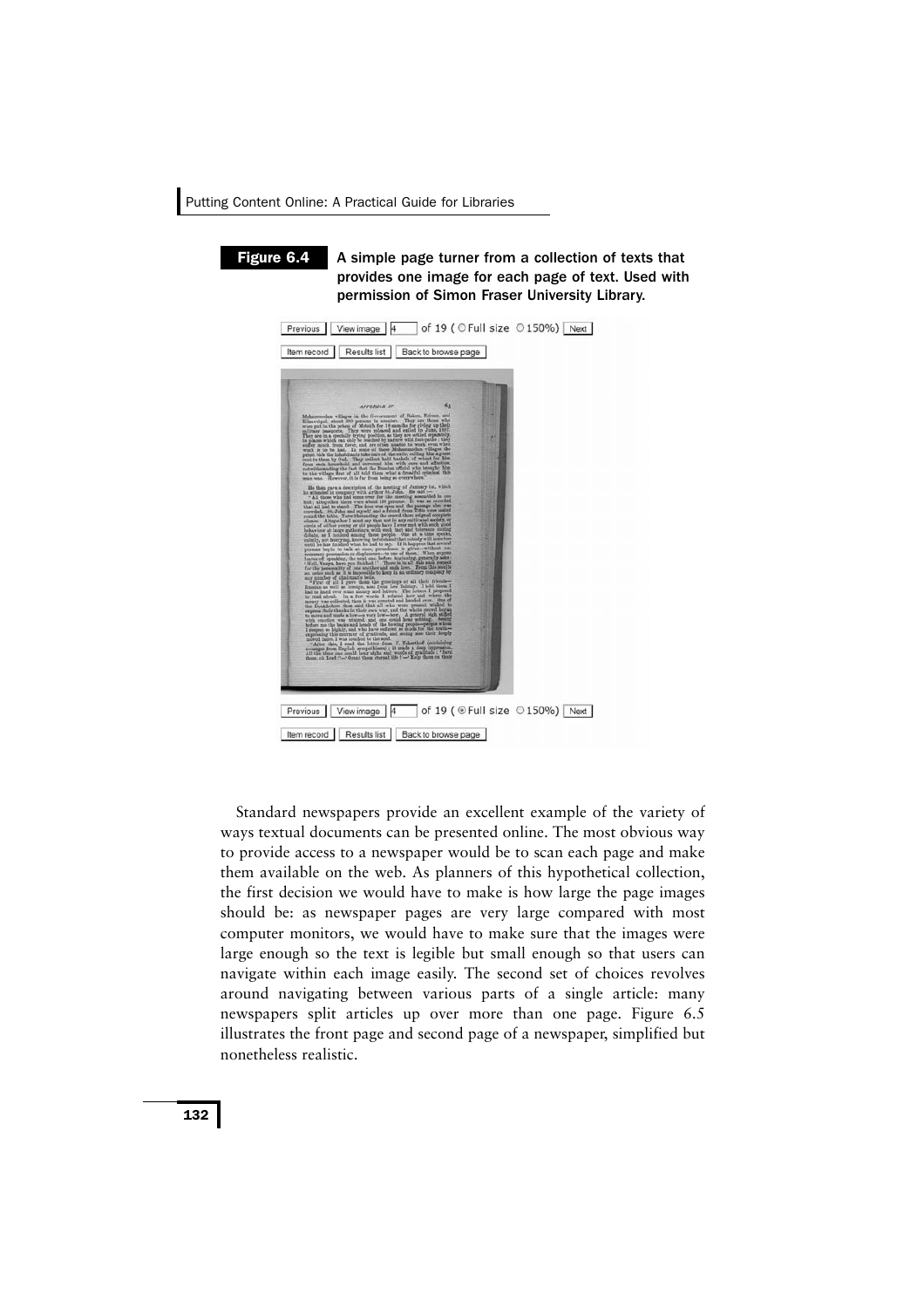Figure 6.5 A simplified diagram of how standard newspaper layout can pose challenges for navigating between parts of a single article.

#### (a) Front page (b) Second page



In order to allow our users to read all of Article 1, we would have either to allow them to turn to the next page (assuming they would expect that the article was continued on the second page) or to provide an explicit link from the bottom of Article 1 on the front page to the top of the continuation of Article 1 on the second page. Another option would be to piece both parts of Article 1 together for the user and provide the entire article at once, as in Figure 6.6.

The disadvantage of presenting the parts of the article using either of these options is that doing so for every article in the newspaper would be very labour intensive and therefore expensive. Software exists that will automate identifying parts of newspaper articles that span multiple pages, but it would have its own costs, which would not necessarily be lower than manually identifying, cutting out and reassembling individual articles. We could avoid these issues by providing the user with a transcription of the article without any images of the pages as they exist in the original newspaper, but then the context of the article as it appeared in the original would be lost.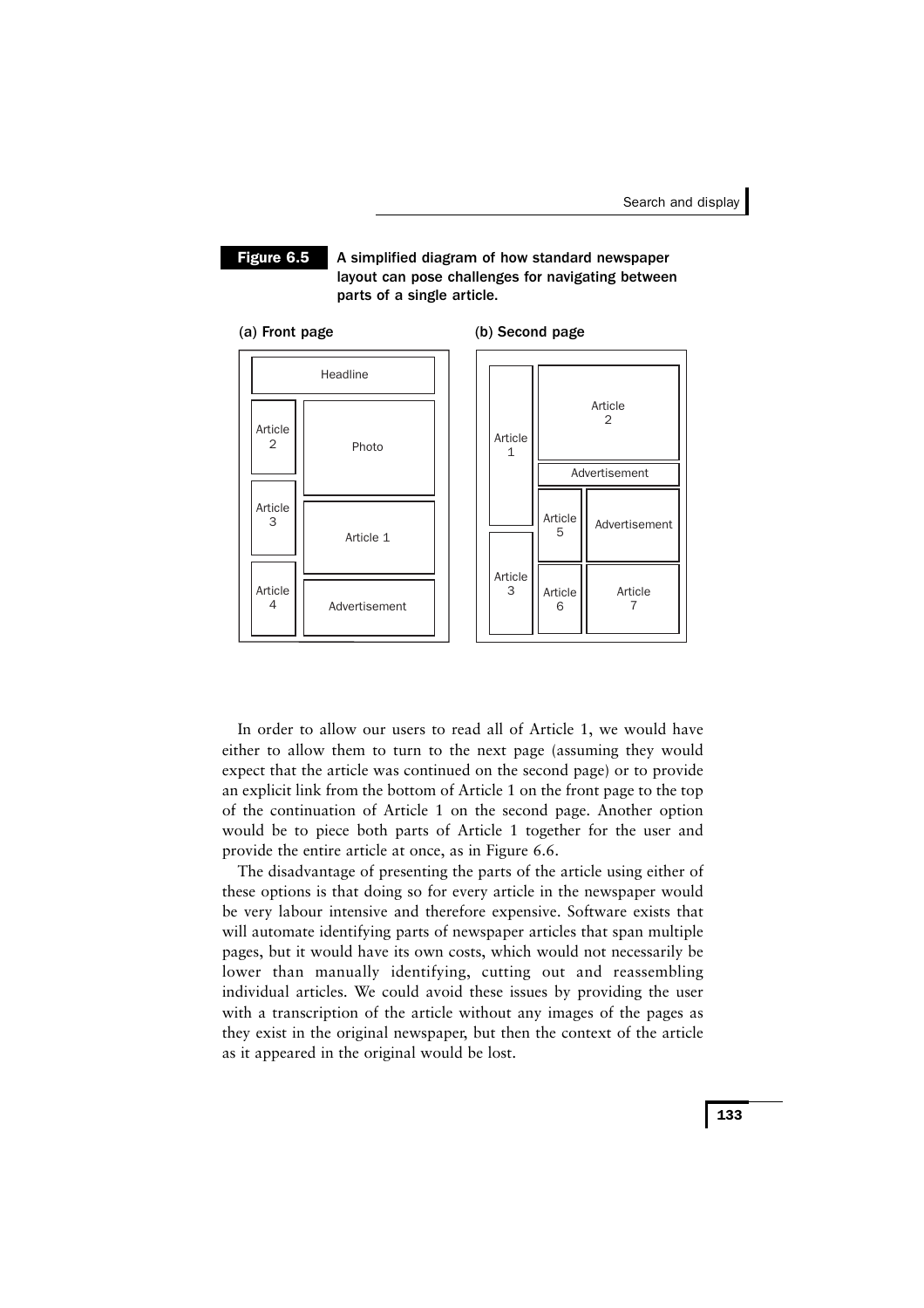

# Moving images and sound

As networks become more robust and as improved file formats and software to read these formats become more common, video and sound recordings (together known as temporal media) are becoming increasingly common in digital collections created by libraries and other organisations. An excellent example of such a collection is the Internet Archive's Moving Image Archive,<sup>13</sup> which at the time of writing contained nearly 20,000 moving images and nearly 28,000 sound items.

# *Searching for moving images and sound*

Like still images, video and sound files do not contain text that can be queried, so users must rely on metadata in order to find documents. And as also with still images, some progress is being made to develop automated methods of extracting 'full text' from temporal media that can then be searched or otherwise used for retrieval purposes. A leading example of this research is the work being done at the Centre de Recherche Informatique de Montréal.14 Until this type of technology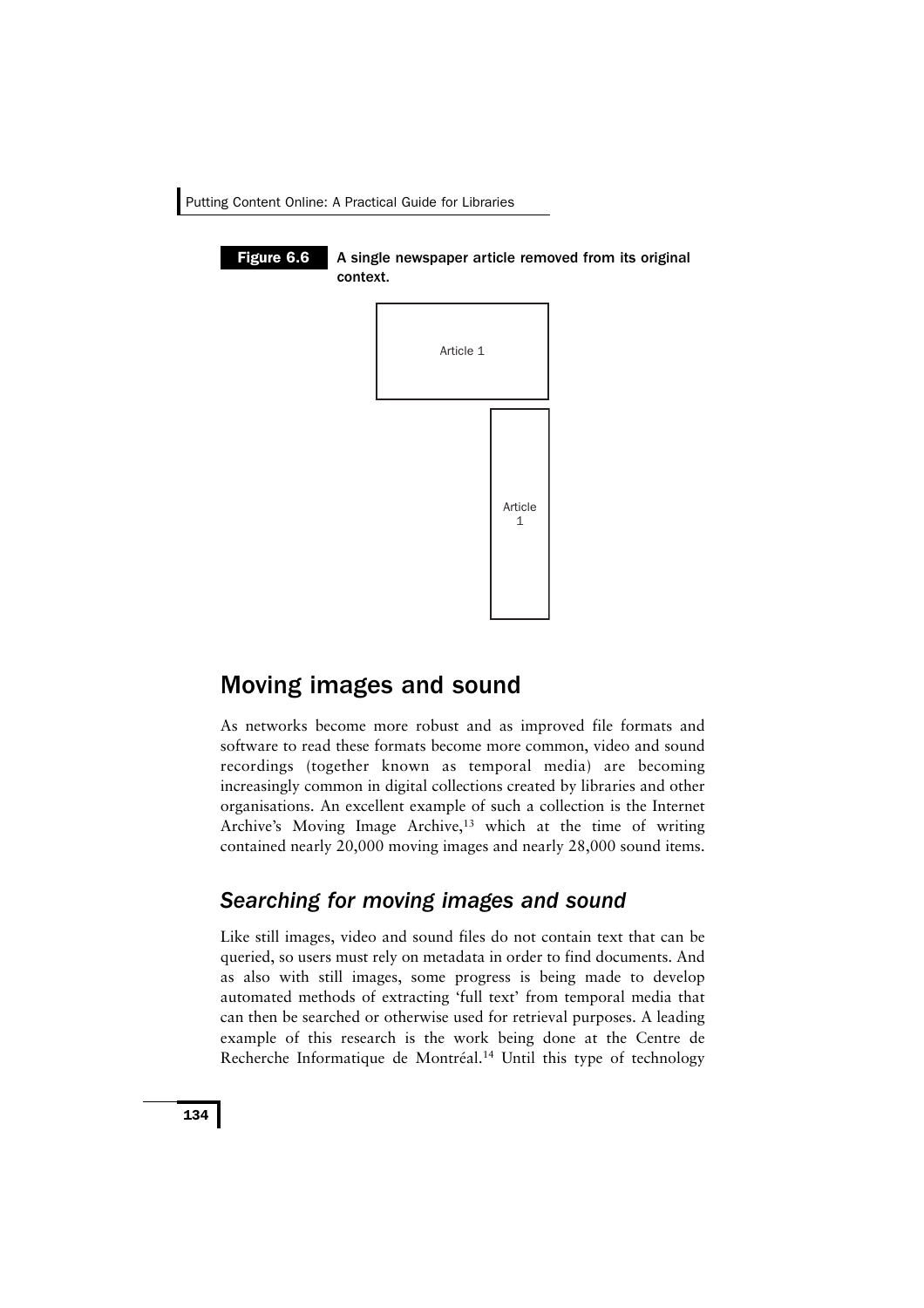becomes widely deployed, the verbal content of temporal media will need to be manually transcribed and used in the same way as the content of textual documents. Technologies that automate generation of closed captioning for television are beginning to appear on the market, and mass-market voice recognition applications such as Dragon Naturally Speaking15 are already common and may prove to be useful in converting the verbal content of temporal media into searchable text.

One type of metadata that is specific to temporal media is MPEG-7, which was designed specifically to address the unique retrieval challenges of multimedia content. As we saw in Chapter 4, MPEG-7 offers a standardised XML vocabulary for identifying structure, time points, and qualities such as colour and texture that allow precise retrieval and navigation within a moving picture or audio file. There are very few publicly available examples of MPEG-7 search and retrieval systems, however.

#### *Display and navigation issues*

A number of innovative display and navigation tools are included in the Internet Archive's interface to its moving images collection:

- On the details page for a moving image, a series of still images extracted from the moving image at one-minute intervals is displayed, giving the user an indication of the progression and content of the moving image.
- Beneath the rotating still images, a link with the text 'View thumbnails' leads the user to a grid view of all of the extracted images.
- Some videos in the collection can be viewed at an accelerated speed; for example, a moving image that is 15 minutes long can be viewed in 3 minutes, allowing the user to evaluate its usefulness or relevance.

The Internet Archive and other collections of moving images and sound provide multiple versions of the same file, each balancing quality and size, which are in general inversely related to each other. For example, typical moving images are provided in the following variations:

Streaming

- $64$  kb MPEG4
- $\blacksquare$  256 kb MPEG4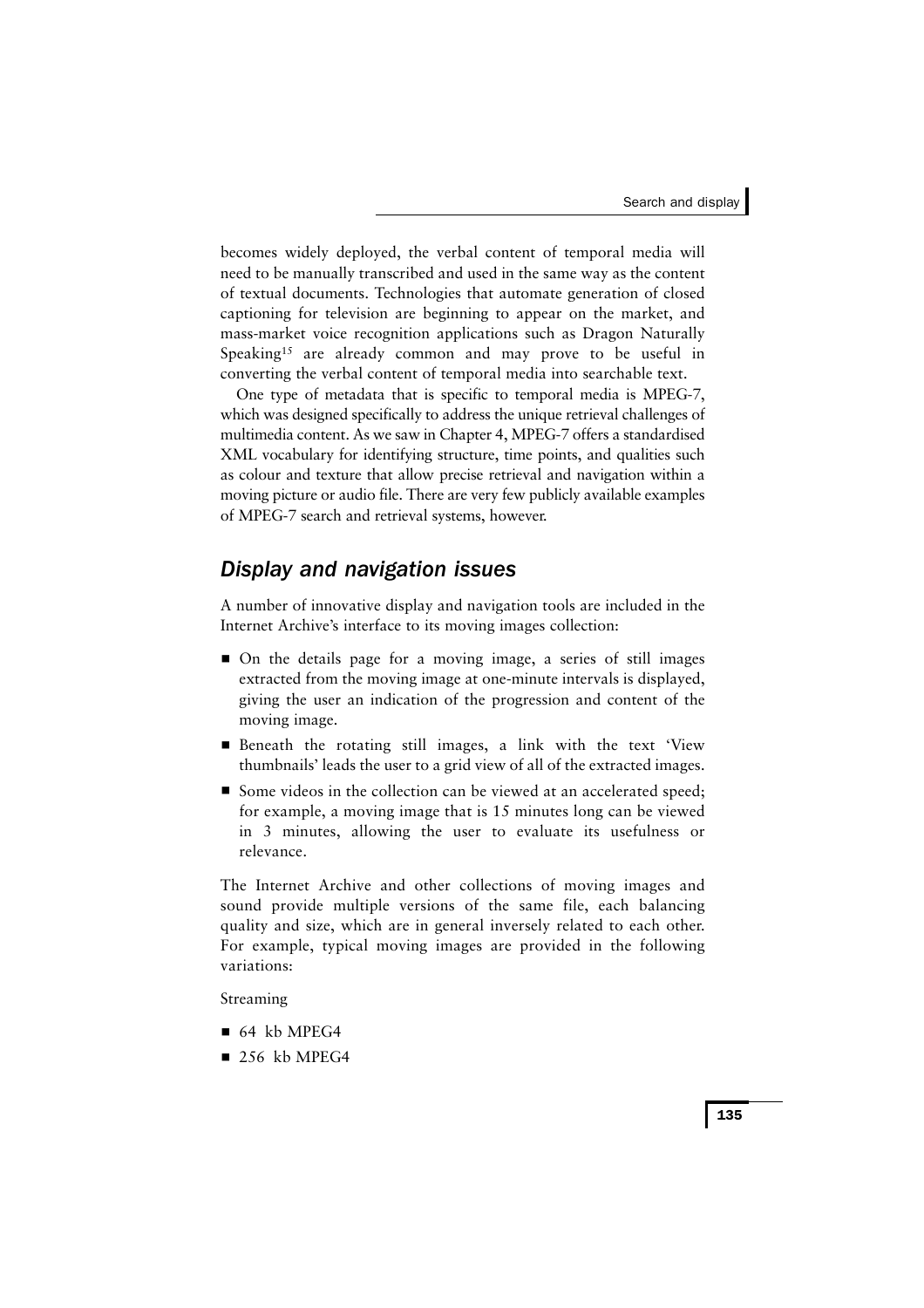Downloading

- $\blacksquare$  64 kb MPEG4 (109 MB)
- 256 kb MPEG4 (244 MB)
- $MPEG1 (904 MB)$
- $\blacksquare$  MPEG2 (5.7 GB)

'Streaming' refers to a method of delivery whereby the files are sent from the web server to the user's computer in a constant stream, allowing the movie to start before the entire file is downloaded. The file is not saved on the user's computer but is played through special viewer software on the user's computer. 'Download' refers to delivery of the entire file at once; the user must wait until the entire file has been downloaded until the movie starts. The file is saved to the user's hard drive so it can be played later. The higher the quality or density (here expressed in kilobits or more properly kbit/s), the larger the files.

Sound files in the Internet Archive are provided in much the same way as video, allowing users to choose the highest quality version they can use given the speed of their Internet connection:

Download

- Lossless 621.6M
- $Hi-Fi 151.9M$
- $\blacksquare$  Lo-Fi 49.1M

Stream

- Hi-Fi
- Lo-Fi

'Lossless' is the best quality file (also the largest); 'lo-fi' is, as the name suggests, the lowest quality but is also the smallest.

The reason it is important to provide a number of versions of moving image and sound files is that the files tend to be very large. As the examples from the Internet Archive show, the highest quality version of the video files is 5.7 gigabytes, the equivalent to a commercial movie DVD. Even the lowest quality version of the same file is over 100 megabytes, which would be unusable over a conventional modem.

Delivering moving image files over the Internet is not always reliable owing to the huge file sizes. Like still images, moving images are created at a specific pixel height and width, and resizing or enlarging them in the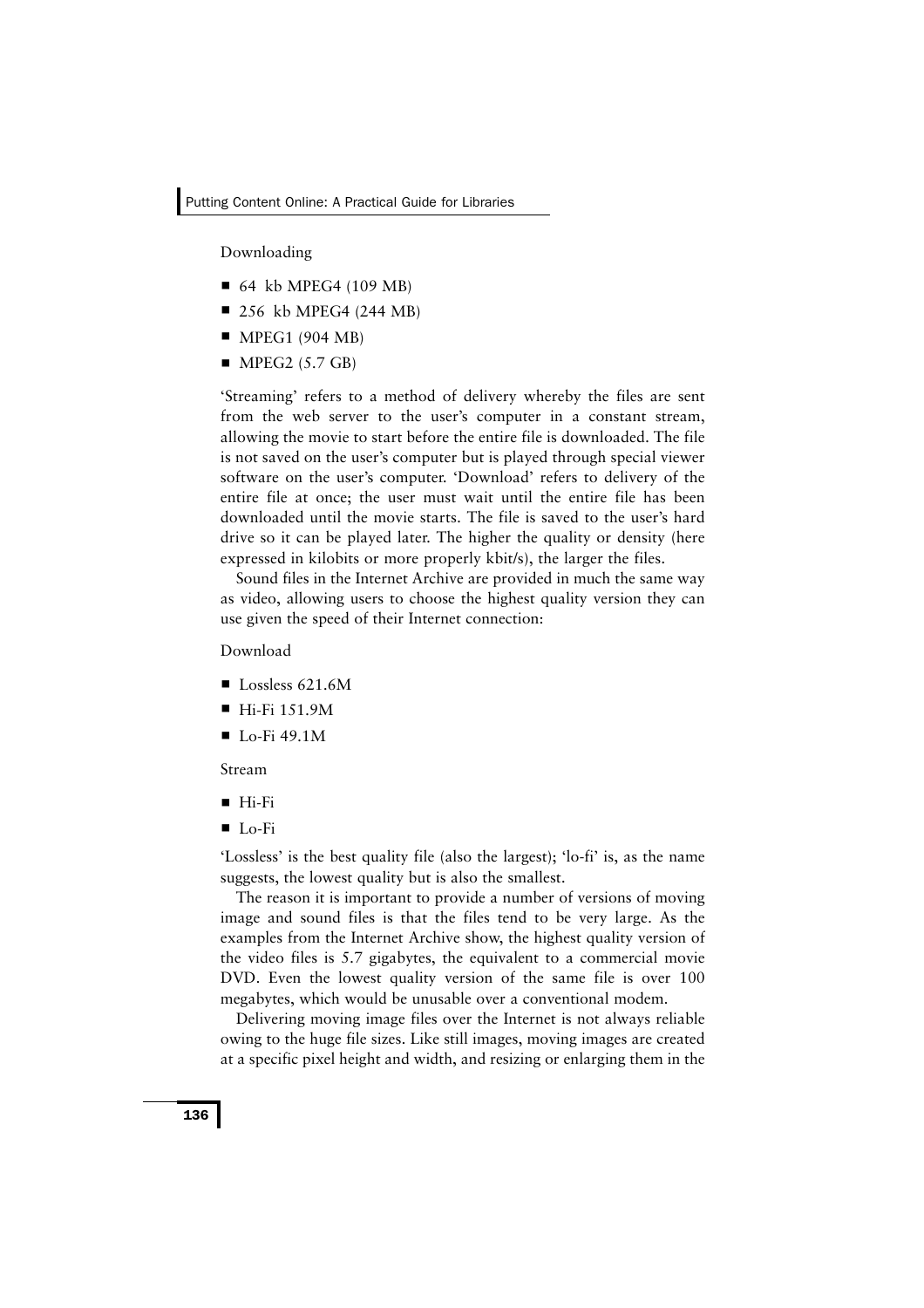player software can cause the image to appear stretched and blurry. Therefore, providing several versions of each file allows users to select the best quality version that their Internet connection can transfer reliably.

# Data sets

Data sets are the raw numerical data generated by research in the physical and social sciences. Non-numerical data such as qualitative survey responses can also belong to this type of digital content. Libraries of various types maintain collections of raw data, much of it already in digital formats but not easily accessible over the web, such as tapes, CD-ROMs and a variety proprietary formats. In the last few years, however, an increasing number of data sets are becoming available over the web. Factors that are increasing the need for libraries to create and maintain collections of data sets include increased interdisciplinary use of GIS data, a growing focus on 'e-science' and 'e-social science', and policy changes by national funding agencies in many countries that require grant recipients to make data generated with their funding support widely available.

#### *Searching for data sets*

Data sets, and collections of data sets, tend to be highly domain-specific, and therefore it is difficult to generalise about the search tools that accompany these collections. For example, the data sets available through NASA's Goddard Earth Sciences Distributed Active Archive Center, such as the *SIMBIOS-NASDA-OCTS On-line Data Products*, require knowledge of the particular variables that are described by the data, such as 'normalized water-leaving radiance', 'chlorophyll *a* concentration', and 'integral chlorophyll, calculated using the Level-2 values chlorophyll *a* divided by K\_490'.16 These and other variables are options that the user selects as part of the query.

Many collections of data do not have search interfaces as specialised as those described above. A much simpler user interface to raw data, in this case, XML files that describe molecules, is provided by the University of Cambridge's *WorldWideMolecularMatrix*. <sup>17</sup> This interface (which is the one provided by the DSpace repository software) provides a single search field and also allows users to browse the collection by title, author or date.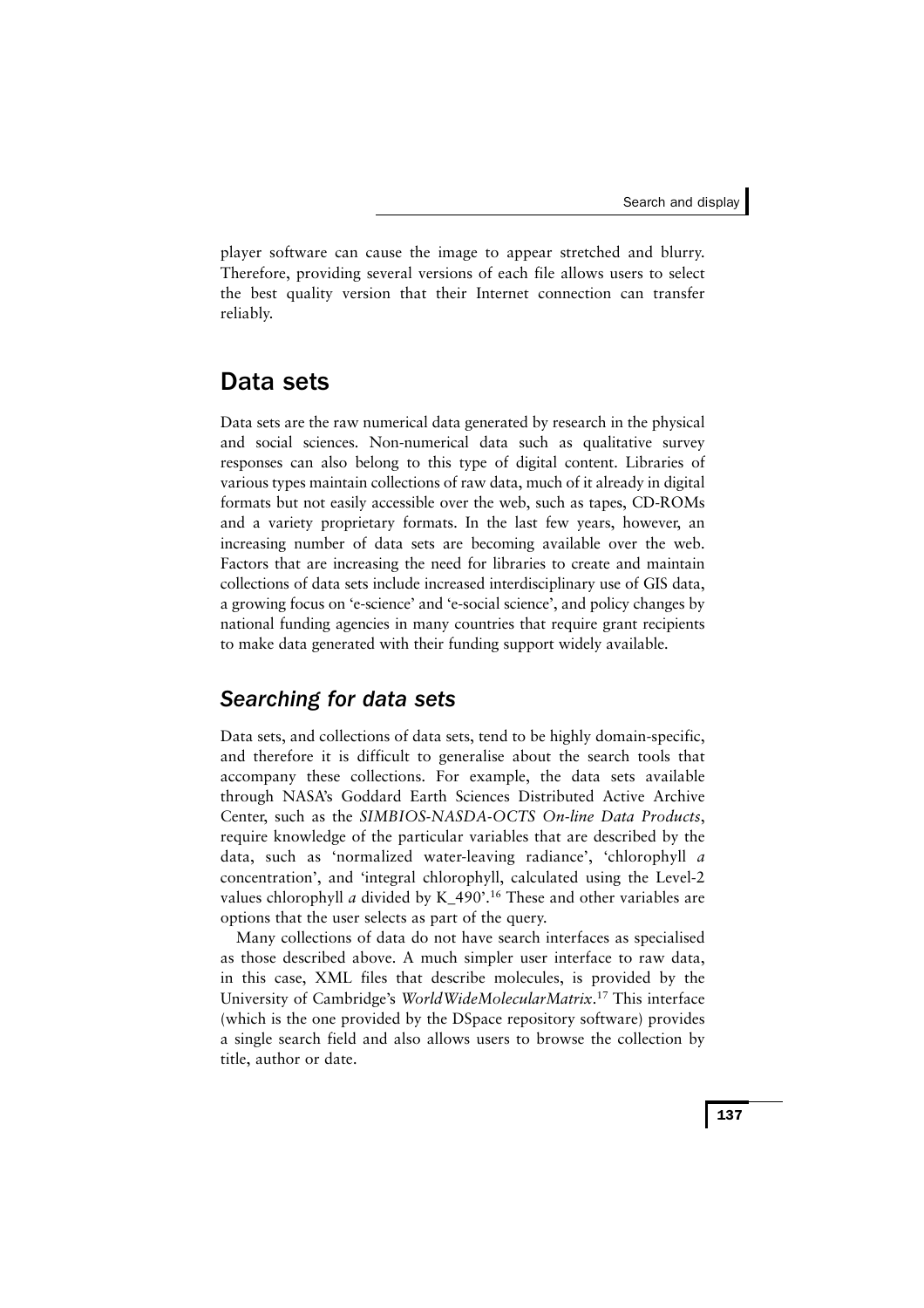Although not a collection maintained by a library, Google Earth is a good example of information visualisation,18 the use of visual search interfaces to facilitate the querying and use of numerical and other types of data. Users of Google Earth can enter street addresses and 'zoom right in' to a photo or map, 'tilt and rotate the view to see 3D terrain and buildings', and perform other types of queries on Google's vast datastore of geospatial data, satellite imagery and maps.19

#### *Display and navigation issues*

Tabular data in plain text format, tabular data in Microsoft Excel files, structured data in XML files and specialized formats associated with particular data-processing software applications are all common file formats contained in data collections. Some files that are part of data sets are extremely large (in the same range as larger moving image files), but issues associated with the size of the files are sometimes mitigated by systems that allow the retrieval of subsets or portions of the entire data set. Also, users of data sets are likely to be situated at universities and other institutions that will probably have fairly robust networks. In many cases, specific software applications (far more specialised than, say, Excel) are required to view or process the retrieved data.

In general, because the users of specialised data collections tend to have access to the knowledge, tools and infrastructure required to use the data, planning and design of these collections tends to focus less on the types of display and navigation issues associated with collections of images, textual documents, and moving images and sound, and more on creating specialized interfaces to extract the desired data.

### Mixed document collections

Classifying all document collections as images, text, temporal media and data sets is somewhat artificial. Many collections contain several of these types of document, and some documents (known variously as 'complex' or 'compound' documents) comprise more than one type of content (e.g. textual documents that contain images). Some documents, such as sheet music, do not fit easily into the categories I have defined. The preceding analyses of each type's particular qualities and challenges is intended to make collection planners aware of some of the issues they will face when they start planning their collection, and to illustrate some of the complexities involved in creating organised collections of documents.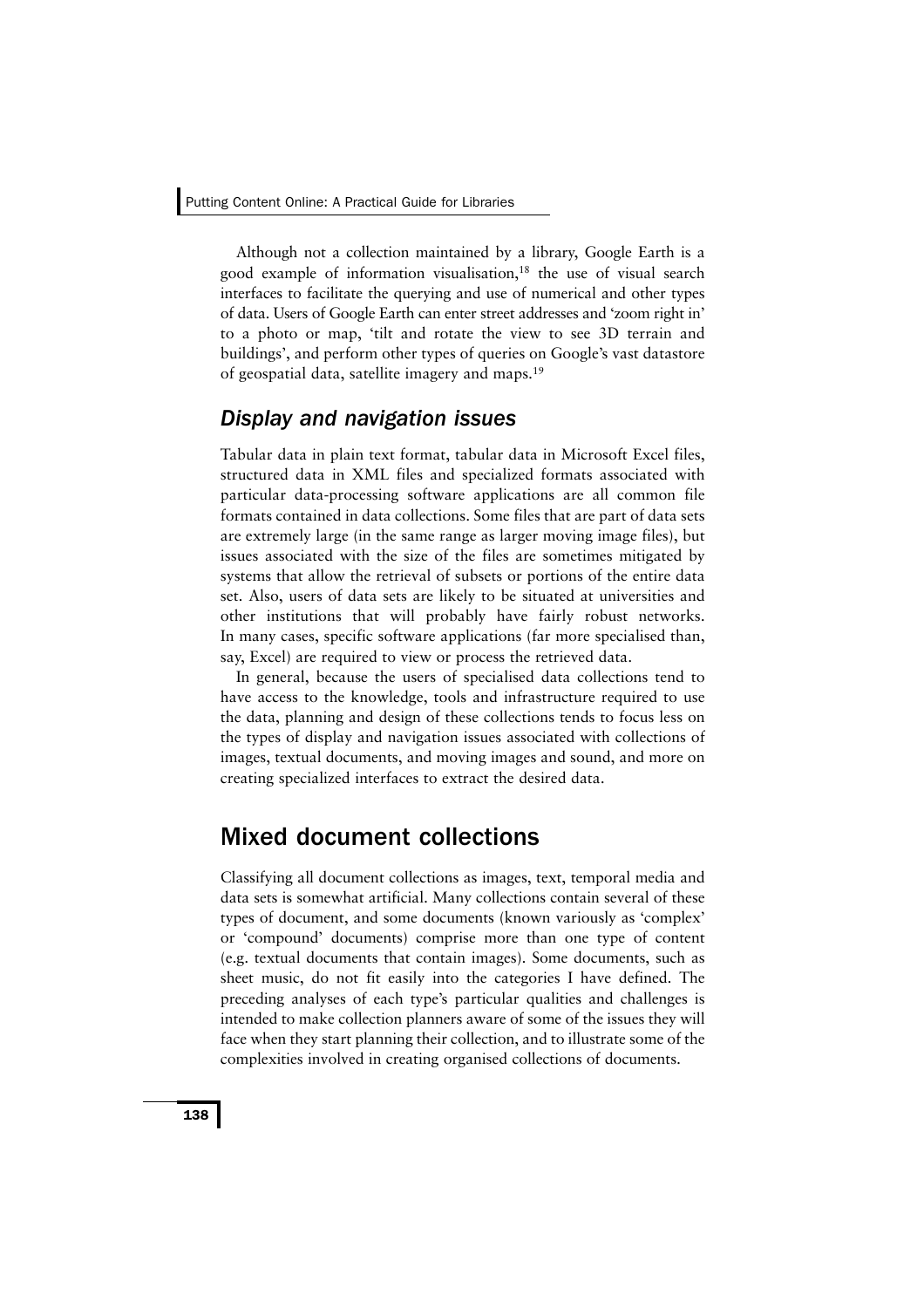Collections that contain documents of more than one type ('mixed' collections) pose their own challenges. The first set of issues relates to the tools you will provide to the user for searching. Many search interfaces allow the user to limit his or her search to a particular type of document, which, as long as the metadata describing the documents contains the necessary information, may provide useful functionality. However, providing the same search granularity to users of collections containing heterogeneous documents as to users of homogeneous collections can be problematic. For example, a collection that contains both textual documents and photographs could provide users with options for searching on metadata elements such as 'writer/photographer', 'title' and 'subject'. If full text searching is provided for the textual documents, then the search tools should take into account the user's inability to search the full text of images. Because photographs do not typically contain full text, choosing clear and effective labels for search interface components can be challenging (as the example of 'writer/photographer' suggests). Although many users may not be confused by seeing a 'full text' field in the search form if they know the collection contains photographs, others may be. As usual, careful user testing early in the development phases of a collection's interface and search tools can help avoid usability problems later.

A second challenge is defining how search results will be displayed. We have seen how the various types of documents lend themselves to the use of different types of compressed or compact displays of results lists – image collections typically use thumbnails, textual collections use bibliographic information, collections of sound files use icons representing loudspeakers, and so on. The results list produced by a search that returns multiple types of documents will contain multiple types of compressed records. This is not necessarily negative, but does complicate decisions about how to display useful results lists. Another issue is how the results are grouped. In other words, are the results ordered by an attribute that applies to all the documents in the collection (such as date) or are all of the texts displayed together, then the images and then the sound files. This may not seem like a problem to many collection planners but some bodies of material may lend themselves to this type of grouped display, and some users may prefer to see the results displayed in this manner.

# Planning your collection's interface

Planning the user interface to digital collections is a complex process. In addition to the issues surrounding the various types of digital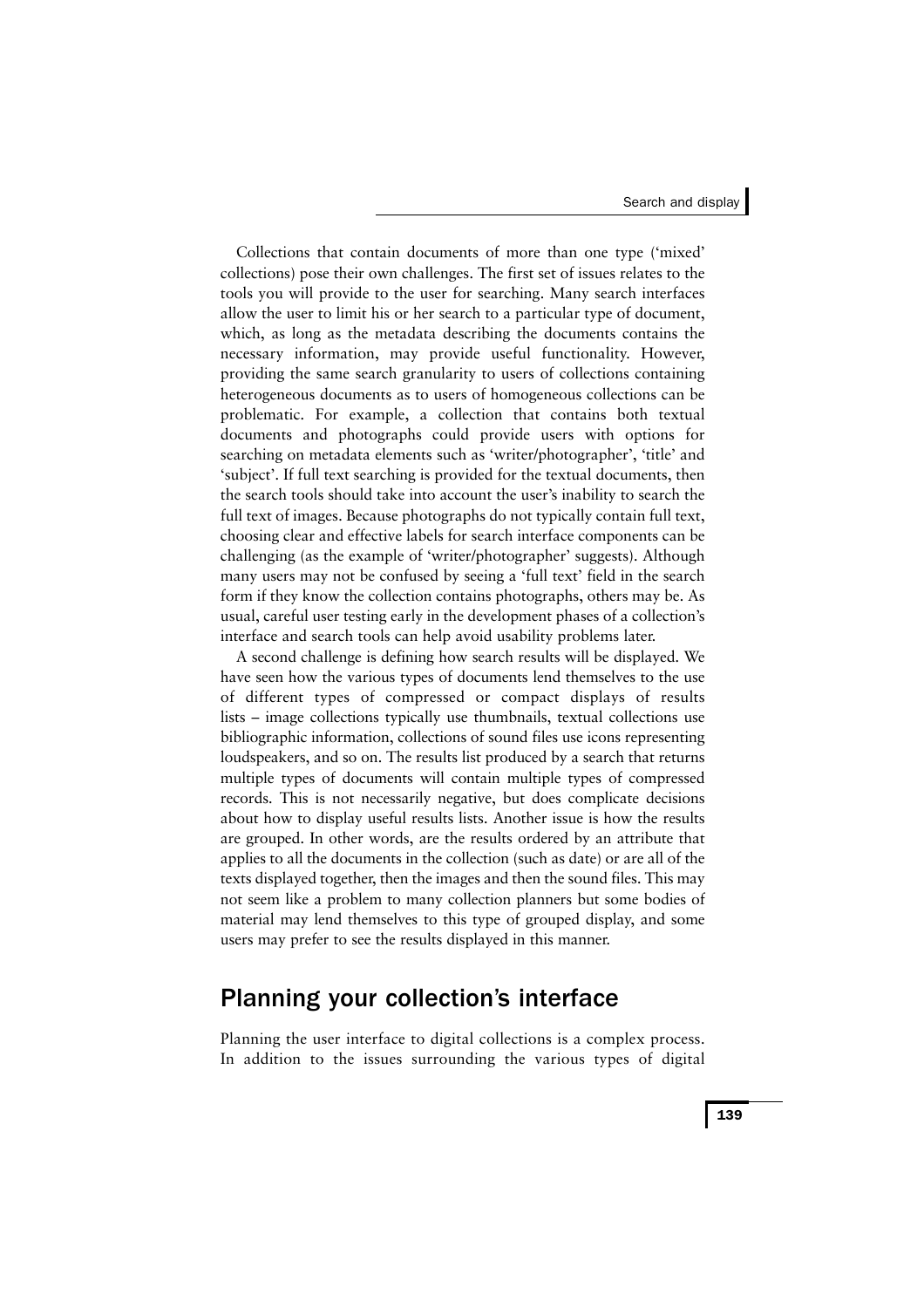content described in this chapter, factors that can have a direct influence on how your collection 'works' in a general sense include issues surrounding the production of the content, financial resources available for the development and maintenance of the collection, available technical infrastructure, the nature of the metadata applied to the items in the collection, and political factors such as donors' desires to see their material treated in ways that may not be consistent with best practices or user friendliness. To assist you in making informed and defensible decisions about providing access to your content, the remainder of this chapter will focus on techniques of use cases, storyboarding, and paper prototyping as they can be applied to online collections.

#### *Use cases and functional requirements*

It is useful to distinguish between the functional requirements of the software used to deliver your collection – the content management system – and the functional requirements of the collection itself. Reasons for separating the two types of requirements include:

- If you have not yet selected a content management system, determining the functional requirements of your collection will help you clarify certain aspects of the software during your selection process.
- You may migrate your collection from one content management system to another over the years; new versions of your current system may offer unplanned ways to access and use the collection; and in some cases, features disappear in newer versions of your current system.
- You may want to present your content to a number of different audiences (e.g. you have identified the two target audiences of a historical photo collection as historians and young children), and you may publish the content in multiple content management systems.

I will look closely at functional requirements of content management systems in the next chapter. The specific capabilities of these systems do have a real impact on how users interact with the documents in your collection, but ideally those capabilities should not drive how you plan and organise your collection; in other words, content and general search, display and use requirements should drive the overall architecture of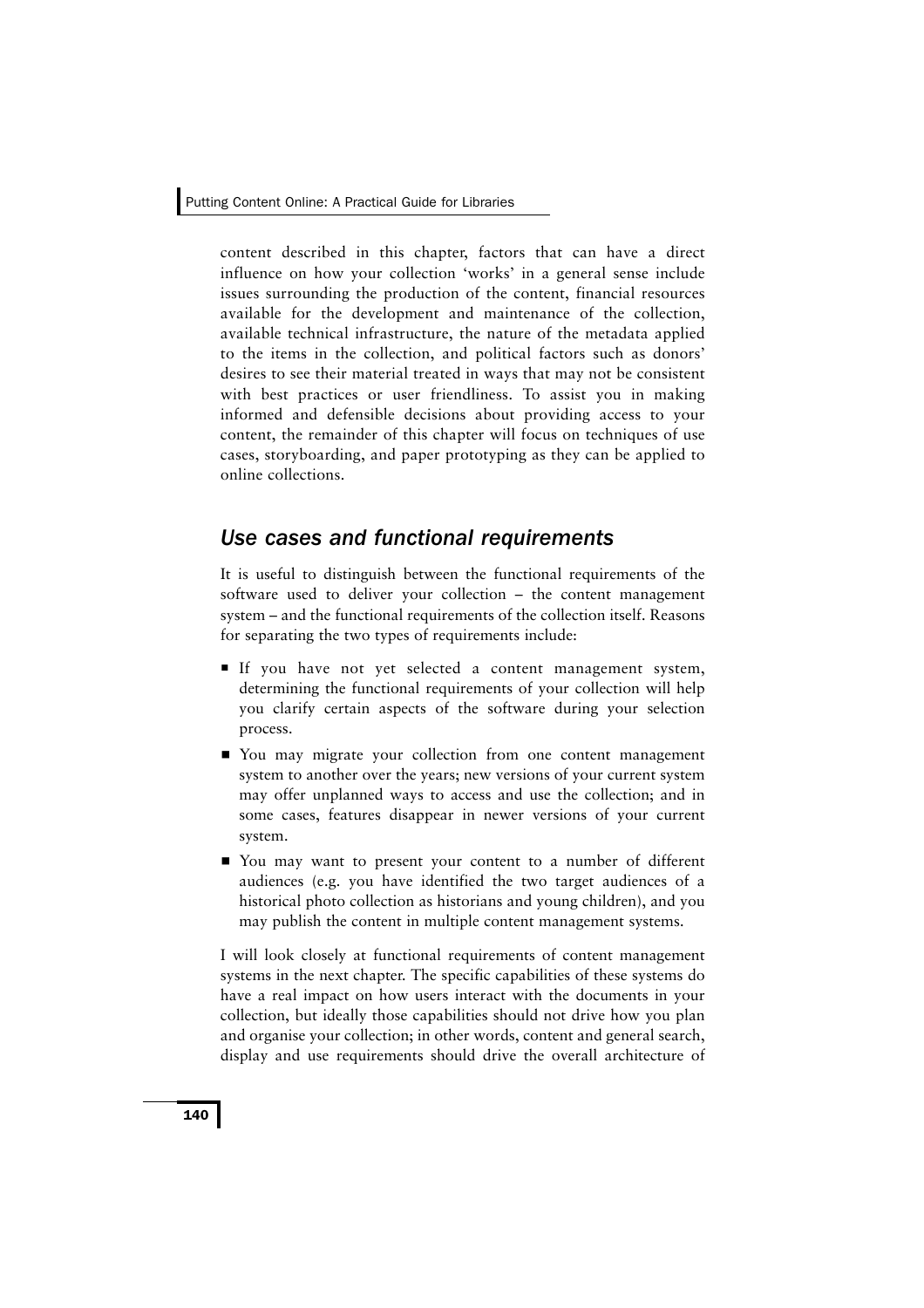your collection; the capabilities of a particular content management system should not. In the remainder of this chapter I will discuss how you can systematically define the aspects of your collection of documents that are independent of the software you use to deliver the collection on the web.

One technique for determining functional requirements for software applications is the *use case*. Use cases are scenarios that describe how a system should interact with the end user.<sup>20</sup> Even though our goal is to define how users should interact with our collections independent of any software, the same methodology that software designers use can be applied to collections of documents. This methodology typically involves using highly structured and standardised templates that identify the key aspects of each case; for example, some common template elements include a *summary* (a brief description which captures the essence of the scenario), *preconditions* (describing any conditions that must be true when a user enters the scenario), *triggers* (which describe the starting conditions when the scenario is entered), *basic course of events* (the essential actions in the scenario, in their required order and often numbered), *alternative paths* (exceptions, what happens when errors of various kinds occur), *postconditions* (describing the state of the interface at the end of the scenario) and *notes* (any additional information). Although there are a number of competing templates and ways of applying them, the goal of the use case methodology is to isolate and describe the ways that the application (or in our case, the collection) is intended to be used.

Table 6.1 is an example use case for an image collection describing the user's ability to find images by artist's name.

Use cases exemplify and document functional requirements. Each use case should describe a single aspect of your collection, and after you have completed writing all of your use cases, a listing of all of the individual summaries can act as your functional requirements list. To extend the example above, if you want your users to be able to find images through other access points such as subject descriptors or place names, you would write a use case for each of those access points, with the goal of documenting a complete list of desired access points.

The goal in writing use cases is to help us think systematically about certain aspects of our collection independent of the software used to deliver the collection. It is important to keep this distinction in mind when writing use cases, as it is very easy to fall into the habit of describing a user's interaction with a collection of documents and individual documents within the collection in terms of the user interface elements, application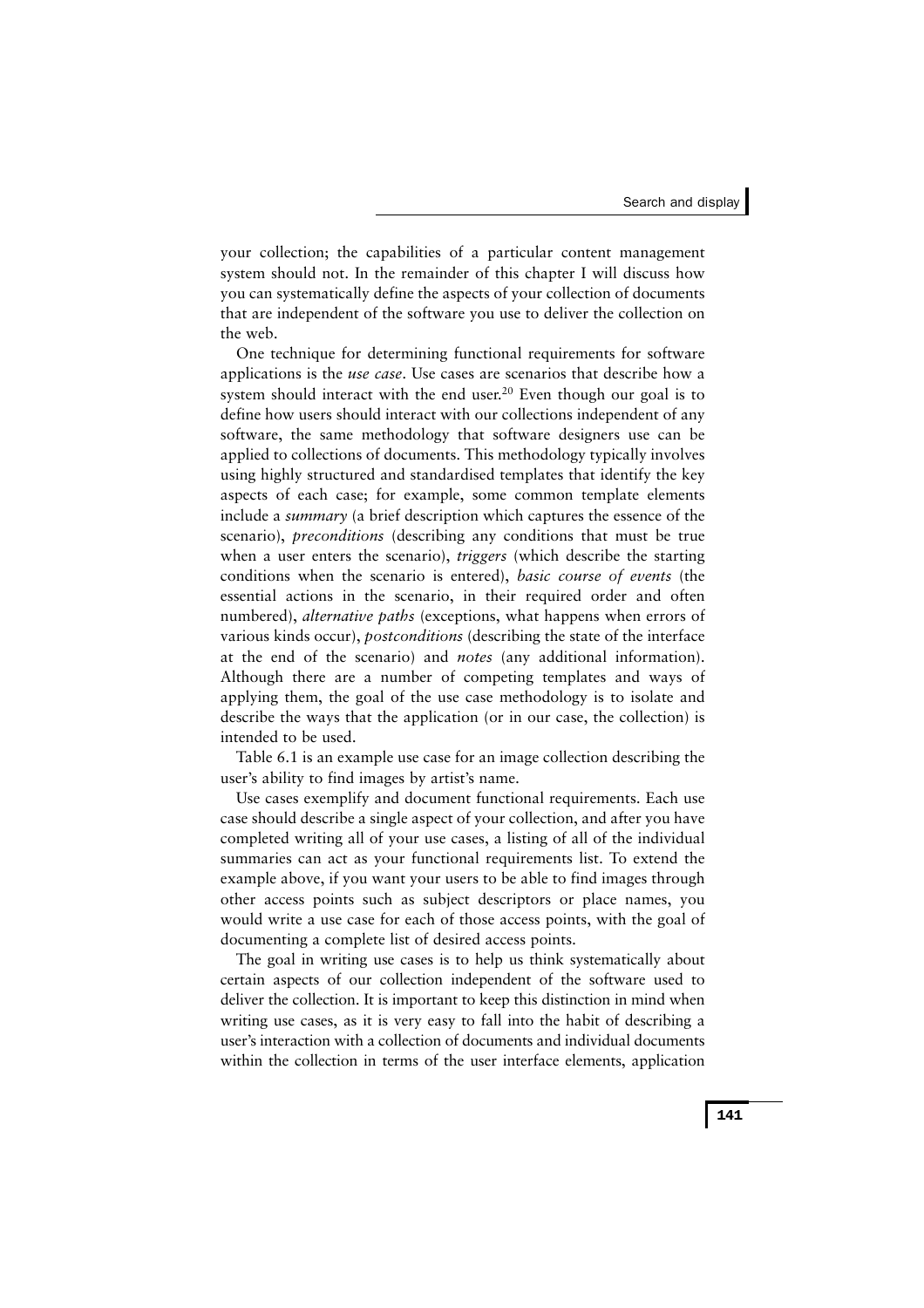| Summary                | In this collection, users must be able to search for<br>an artist's work by the artist's name                                                                                                                                    |
|------------------------|----------------------------------------------------------------------------------------------------------------------------------------------------------------------------------------------------------------------------------|
| Preconditions          | User must know how to spell the name of the artist.<br>User must know how to enter the name of the artist<br>(i.e. in direct or inverted order)                                                                                  |
| Triggers               | User must be at a page on the collection website<br>that contains the search field                                                                                                                                               |
| Basic course of events | User enters the name of an artist, for example<br>'Vincent van Gogh'                                                                                                                                                             |
| Alternative paths      | No records are found: user is presented with a list<br>of names that are similar to the one entered                                                                                                                              |
| Postconditions         | User has found all records by requested artist                                                                                                                                                                                   |
| <b>Notes</b>           | The ability to search by artist's name requires a<br>corresponding metadata element. In order for our<br>search interface to support artist names entered<br>in direct order, our metadata will need to use<br>cross-references. |

Table 6.1 A sample use case

features and even application 'look and feel'. Use cases can be deployed in designing or evaluating a content management system (after all, they come from software engineering), but at the planning stage of a digital collection they describe required search capabilities, document attributes and navigational mechanisms, not a piece of software. At the end of this phase of planning, you will be able to state the following about each of your functional requirements: 'Users of this collection should be able to ...'.

Methods of generating use cases include interviewing potential users to determine how they would like to use the collection, and trying similar collections and enumerating the types of tasks that you can (or cannot) perform using their interfaces. It is important to be specific when generating use cases so that all of the parts of the template as illustrated above can contain sufficient detail to produce useful functional requirements. Another potential issue to be aware of is that your ideas of how your collection should work are probably not the same as a *typical* user's ideas. The classic example of this problem is advanced search functionality. Librarians frequently request the ability to use Boolean logic, granular limiting options and truncation, but most users of online collections never use anything more than the simple search functionality provided on the collection's homepage. Including both is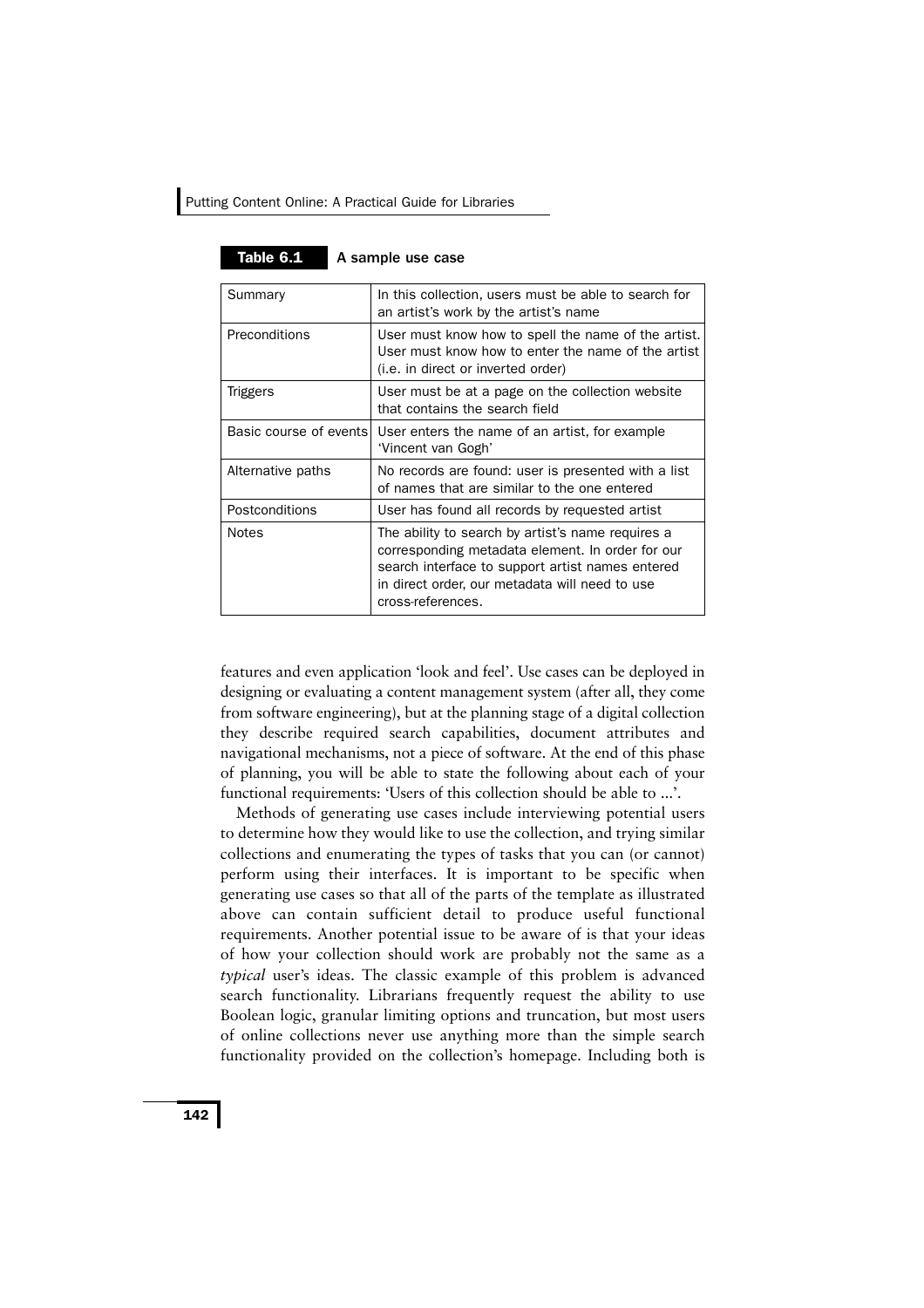perfectly acceptable, but if limited resources require deciding between the two types of search interface, the one most likely to be meaningful to typical users is probably the better choice.

An important functional requirement is adherence to standards that promote accessibility for users with disabilities. I will cover this in the next chapter.

#### *Storyboarding and paper prototyping*

After the functional requirements for a collection and its constituent documents have been defined, the requirements can be validated by using two techniques, storyboarding and paper prototyping. Combined, these techniques will minimise the likelihood that important aspects of your collection will be overlooked, and that the functional requirements for the collection are possible given the resources available for the development and maintenance of the collection.

Storyboarding is the process of representing graphically the typical tasks involved in using your collection. The technique originated in film making and has been adopted by instructional designers, software interface designers and others to allow them to test various combinations of screen layouts, conditional operations and navigational components (Figure 6.7).

Storyboarding can help planners of digital collections in the following ways:

- *By ensuring that functional requirements can be translated realistically into online documents and collections*: Storyboarding's purpose is to allow planners to walk through (more precisely, to *draw* through) tasks such as searching for documents, displaying them, and navigating within and between them. These tasks will have been identified in the functional requirements. If each functional requirement can be drawn as part of a storyboard diagram, planners will be able to demonstrate the tasks associated with each functional requirement.
- *By raising issues related to production of the documents*: Functional requirements such as whether or not each page will be displayed as its own image, or alternatively whether the entire document will be displayed as a single file, may determine workflows and procedures during production of the documents. Chapter 10 will deal with workflow in detail, but decisions made during the functional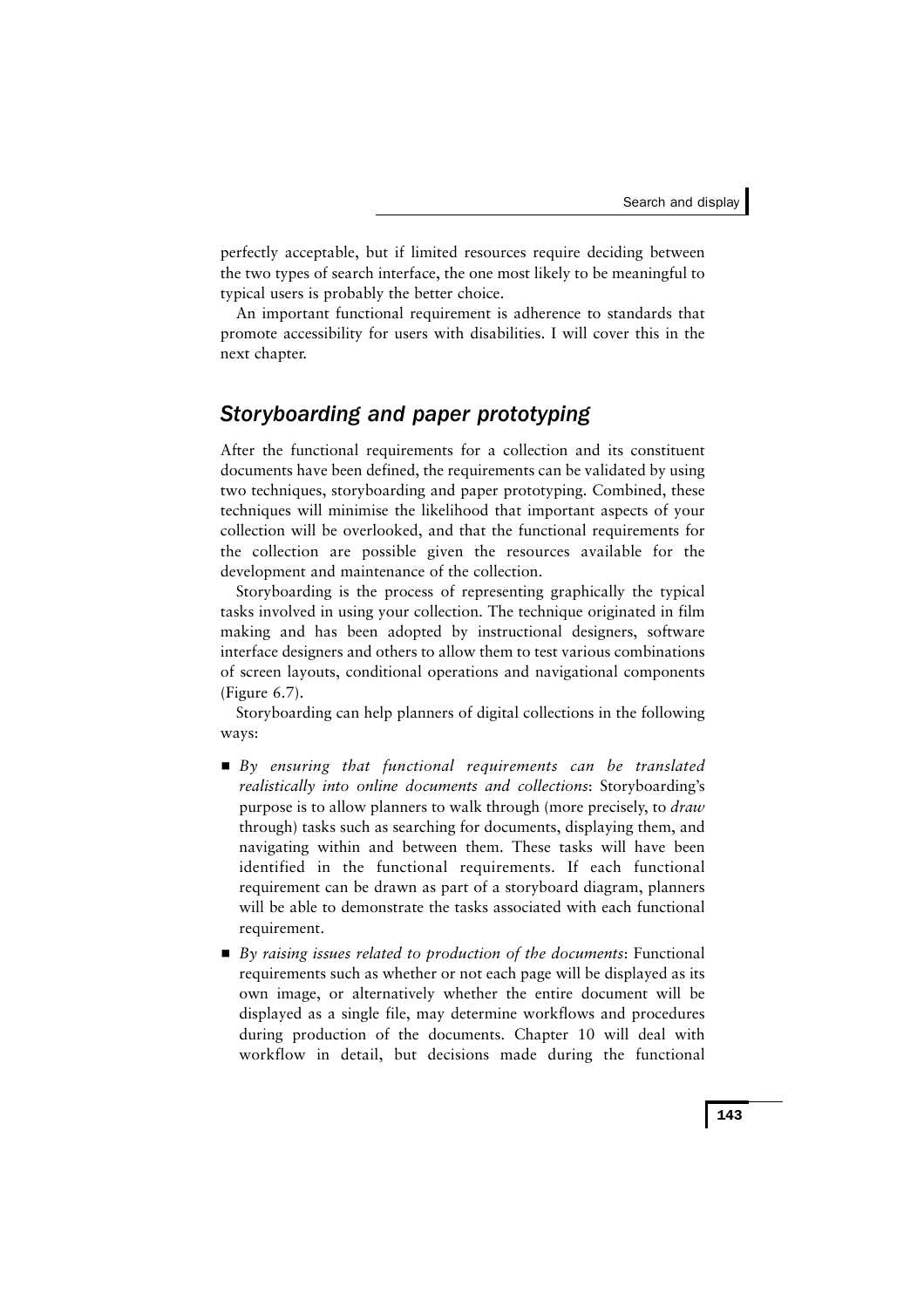

requirements stage of the planning process will have a direct bearing on how the documents and their constituent files will be created, and storyboarding can validate these functional requirements.

 *By helping identify the descriptive and structural metadata required for the proposed architecture*: For complex objects (i.e. those that comprise more than one file), functional requirements relating to searching, display and navigation will determine what types of structural metadata will be required to enable these tasks.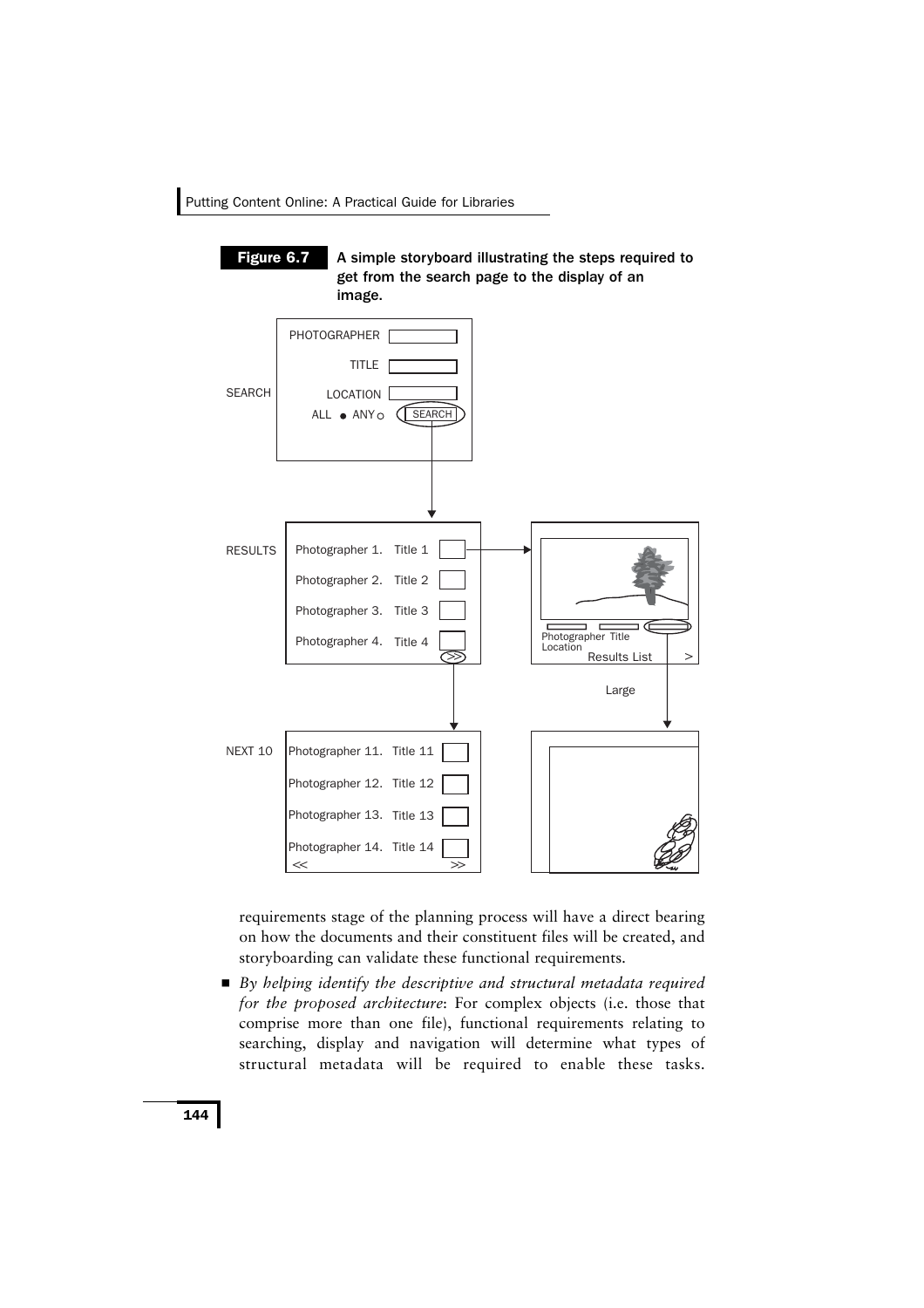Storyboarding can highlight the necessary descriptive metadata and the necessary structural metadata for fulfilling specific functional requirements, such as those associated with page turners, hyperlinking between sections of a document or linking between texts.

 *By highlighting functional requirements of content management software*: We have been separating the functional requirements of the collection and the functional requirements of software used to deliver that collection to end users. Storyboarding can illustrate how specific ways of searching, displaying and navigating might be embodied in general terms, independent of any particular content management application. The basic use cases and resulting functional requirements can help form the basis of the functional requirements of software packages that will either have to be developed locally, found among open-source applications or procured from vendors.

Paper prototyping is related to storyboarding, but involves users who interact with simple mock-ups of the collection. As the name suggests, these mock-ups are made of paper. Paper prototyping is a further refinement of storyboarding in that it takes testing away from the whiteboard and into the hands of users. Individual screens depicting user tasks that were represented as rectangles in a storyboard are transformed into corresponding sheets containing the handdrawn (or roughly laid out using graphics software on a computer) equivalents, which are manipulated by typical users so that the steps in the tasks and the transitions between tasks can be tested. In software development, this interactivity even extends to having separate slips of paper representing various states that a menu can have, hypertext links on a web page, and buttons and other HTML elements. People acting as 'the computer' swap slips of paper representing changes in these interface components in response to user actions and choices, while someone else observes the user to see where he or she has difficulty interacting with the prototype. If any problems arise, they are documented and taken back to the interface designers.

Within the context of planning digital collections, it is not necessary (and not advisable) to achieve the same detailed level of interactivity with test users as software developers would achieve. For planners of digital collections, the purpose of paper prototyping is to allow representative users to validate the choices depicted in the storyboards. Collection planners may find it enlightening to observe how users interact with search forms, browse lists, navigation buttons and drawings depicting documents; again, it is important to remember that it is the collection and its constituent documents that are being tested, not a particular software application. Also, it is extremely important to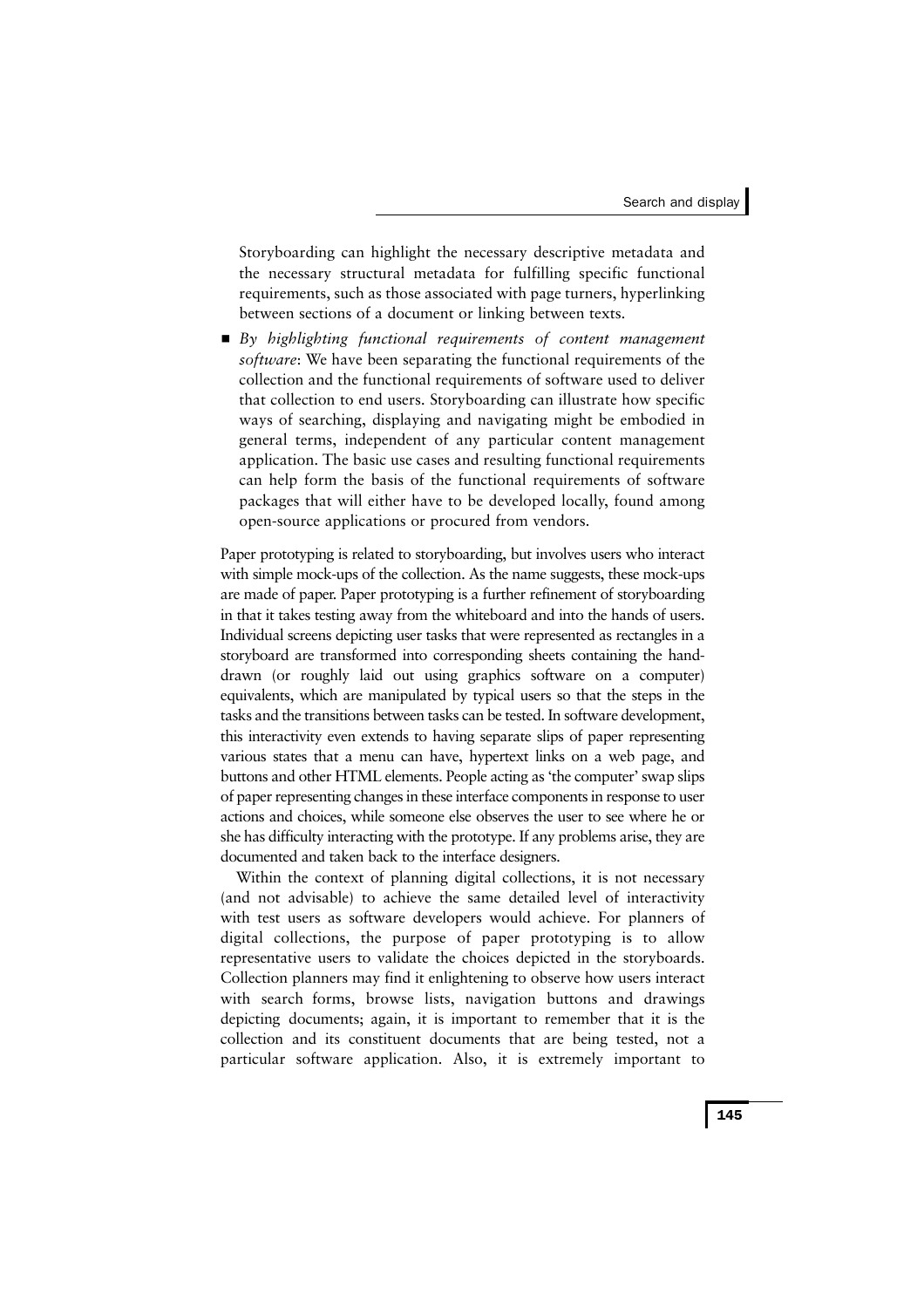remember that any problems users have with the prototype are the result of a poorly designed interface (or prototype) and are *not* the fault of the user. Staff who are running the test session must train themselves to remind the user of this tenant of paper prototyping whenever the occasion arises.

#### *Multiple user interfaces*

Some collections may warrant multiple user interfaces. For example, a collection of historical diaries may have one interface that is suitable for specialists (hobbyists, genealogists, historians) and another that is suitable for children. The first interface may feature advanced search tools and may present the diaries such that users can read the entire book using a page turner built into the website; the second interface may present selected pages from a group of diaries that all describe the same event, linked from an artist's pictorial rendition of the event. Multiple interfaces that provide access to the same content (in this case the same scanned pages from a group of books) allow you to provide the most effective access to the collection possible, as specialised interfaces can meet the specific needs of a particular group of users without the risk of being cumbersome, difficult and ineffective for general or non-specialist users.

Providing multiple interfaces to the same content is only possible if you produce that content with either all the planned interfaces in mind or without reference to a particular interface. The second approach is obviously the desirable one, as you are unlikely to be able to predict what specialised interfaces you might want to develop in the future. As Clifford Lynch puts it:

[L]earning materials, interpretation and presentation seems to me to typically – or at least often – have shorter lifespans than the primary source materials that they draw upon. If you look at the processes of scholarship they include a continual reinterpretation of established source material (as well as the continued appraisal of new source materials). Source material persists and generation after generation of scholars and students engage it, yet we typically rewrite textbooks every generation or so at least.21

Each interface you develop will have its own development, cost and maintenance issues, but multiple interfaces to the same content can often be justified if the benefits to specialised audiences are defined,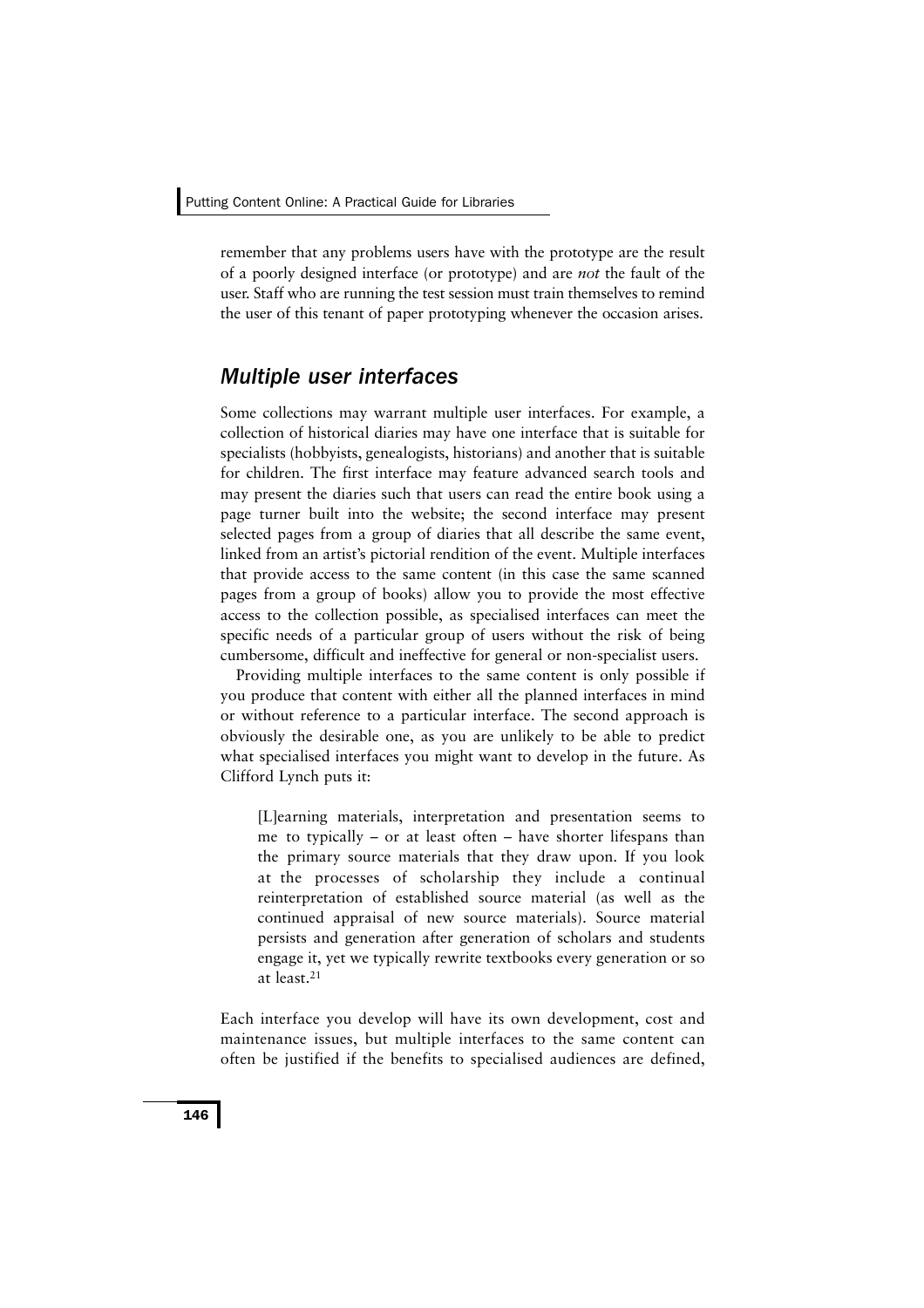tracked and documented. In addition, specialised interfaces allow the use of features that enable tasks other than simply viewing images, reading texts or downloading raw numerical data. For example, CONTENTdm allows users to compare two images selected by the user side by side;<sup>22</sup> MDID features a drag-and-drop 'light table', which uses the metaphor of the traditional tool used to view and arrange photographic slides.23 An increasingly popular feature is the ability for users to annotate items in a digital collection and to discuss the item with other users, within the context of the collection's website. The variety of features that allow users to perform engaging tasks can be overwhelming to planners of digital collections because some features (but not all) require unproven, non-standard or proprietary technologies. Technologies such as Macromedia's Flash<sup>24</sup> are extending the capabilities of what standard web browsers can allow users to do without specialised software. Multiple, specialised interfaces allow collection planners to test new technologies without necessarily committing to integrating them into the collection's sole interface.

A good example of a collection that uses multiple user interfaces is the International Children's Digital Library,25 which provides three different ways to read each book: 'standard' (one page image at a time, with links for navigating to the next and previous pages), 'comic' (a zooming interface in which all pages are laid out in panels like a comic book) and 'spiral' (a zooming interface like 'comic' but the pages are laid out in a spiral pattern that rotates so that the current page is brought to the front of the spiral). Books that are still under copyright are also provided in Adobe Acrobat format.

# Summary: making decisions about search and display

Grouping the content that we are likely to organise into collections on the web into still image, text, video and sound, and raw data allows us to identify and address issues in searching for these types of content and in displaying them to the user. Although this classification is admittedly simplistic, it can prove useful in planning our collections as long as we acknowledge that many collections contain content of various types. Also, users tend to want to do more than simply search for and display documents; they may want to manipulate them in various ways, save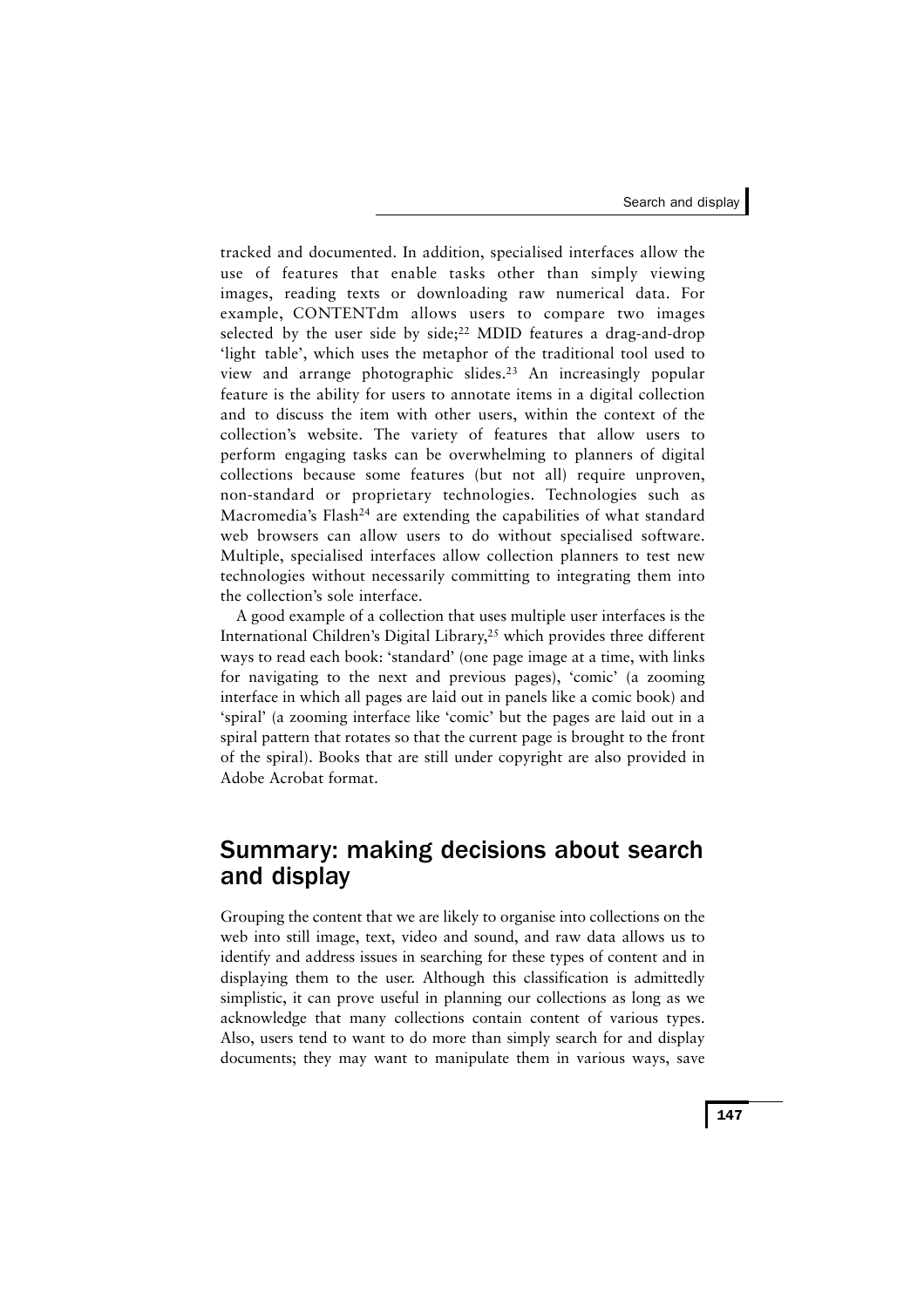them for use later, comment on them, e-mail them to friends or print them for reading offline. Planning how we anticipate users to interact with our collections in general can be challenging because it is difficult to separate the 'collection' or 'documents' from the 'software' and in fact it is not possible to do so completely. We can assume that the digital content we have created will have a longer life than any particular content management or digital library system we use to deliver that content, however, and we may even want to provide more than one 'view' of our content in order to meet the needs of specific audiences. Being conscious of the particular qualities and attributes of the basic types of digital content typically organised by libraries into online collections can assist us in our efforts to organise our collections so they can be used effectively.

Every library will develop its own protocols and methods for planning a digital collection, influenced by any number of internal and external factors. I will look at some of those factors closely in the chapter on project management. This chapter introduced several techniques from the fields of software and usability engineering that can be applied to the planning of digital collections. These techniques can help us identify possible issues that might impact our work significantly in other stages of developing our collection, and demonstrate that the tools we intend to provide to users are effective. Most importantly, these techniques can help us validate assumptions we make when organising content into coherent digital collections.

### Further reading

Horton, W. (1994) *Designing and Writing Online Documentation*. New York: John Wiley & Sons.

Even though Horton's book pre-dates the web as it currently exists, the book focuses on aspects of online documentation that are directly relevant to designing collections of digital documents, such as planning strategies, access methods, differences in reading texts in print and online, and effective use of multimedia. Horton also cites a large body of scholarly research and examples from commonly known software systems that is still relevant although somewhat outdated.

Nielsen, J. (2000) *Designing Web Usability: The Practice of Simplicity*. Indianapolis: New Riders.

Jacob Nielsen is a leading usability expert and the author of the popular useit.com columns on web usability. His book *Designing Web Usability*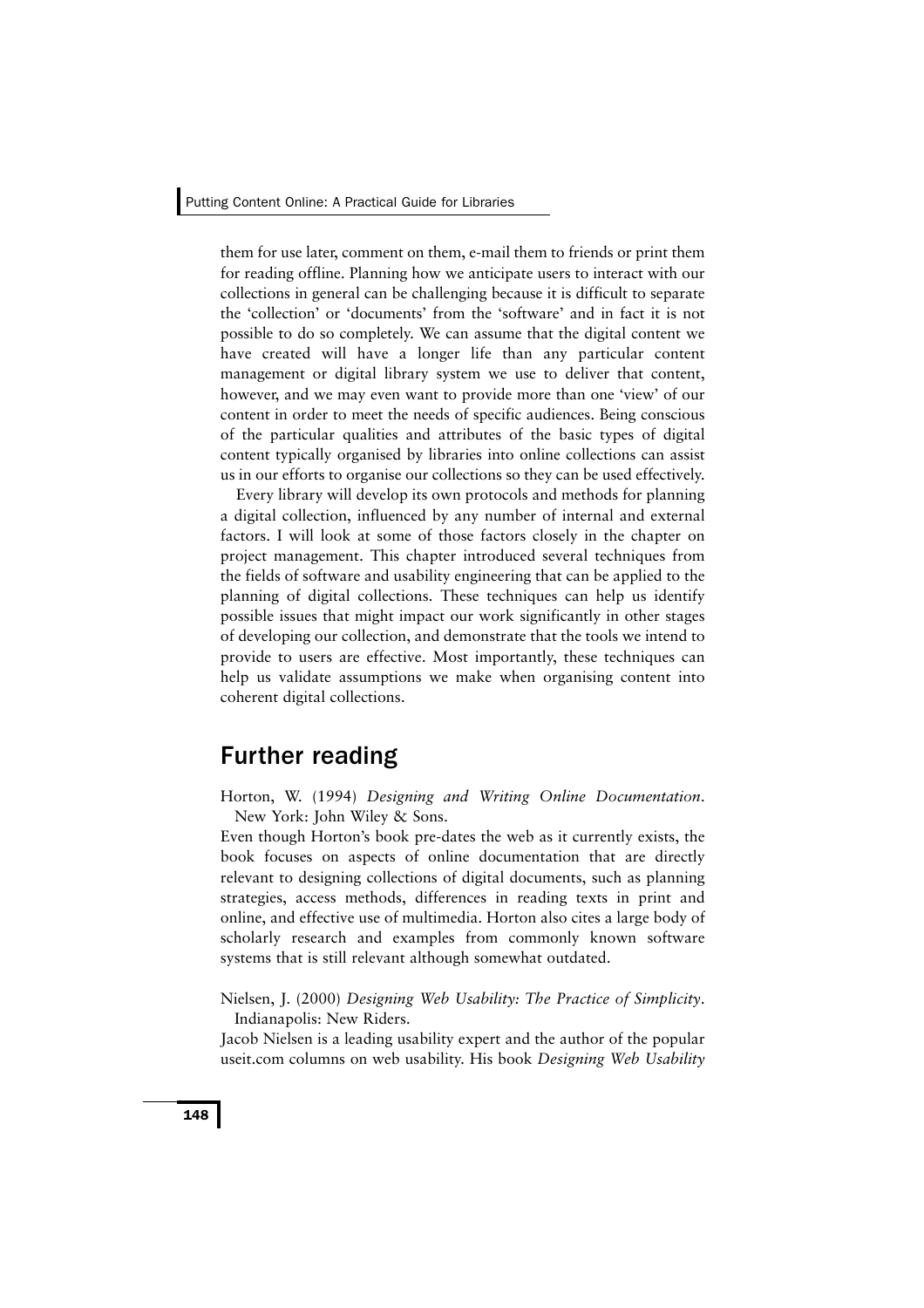documents websites that exhibit good and bad user-centred design, and although it does not address the particular challenges involved in planning collections of documents, Neilsen's constant focus on the user should be a model for anyone who is involved with putting content online.

Rosenfeld, L. and Morville, P. (1998) *Information Architecture for the Word Wide Web.* Sebastopol: O'Reilly.

This book was the first to articulate in detail the principles of 'information architecture', the study and practice of user-centred organisation of information. The chapters on 'Organizing information' and 'Designing navigation systems' are directly relevant to the development of digital collections and the websites that bring them to users. The authors are librarians by training and this background is evident.

#### Snyder, C. (2003) *Paper Prototyping: The Fast and Easy Way to Design and Refine User Interfaces*. San Francisco: Morgan Kaufmann.

This comprehensive handbook is the standard resource for people who want to employ paper prototyping in software development, but most of the techniques Snyder describes can be used outside of software application development and can be applied to the planning and development of digital collections. Snyder covers everything from the political implications of paper prototyping to the types of paper and glue you should use in your testing.

#### Witten, I. and Moffat, A. (1999) *Managing Gigabytes: Compressing and*

*Indexing Documents and Images*. San Francisco: Morgan Kaufmann. A well-respected textbook on building digital libraries, *Managing Gigabytes* focuses on the techniques involved in high-performance text retrieval (although as the title suggests, image retrieval is also covered). The popular Greenstone digital library software (*http://www. greenstone.org*) is the result of Witten's application of information retrieval research to a sophisticated and feature-rich digital library content management system.

#### **Notes**

1. A comprehensive overview of theories of and applications in image retrieval is given by: Jorgensen, C. (2003) *Image Retrieval: Theory and Research*. Lanham, MD: Scarecrow.